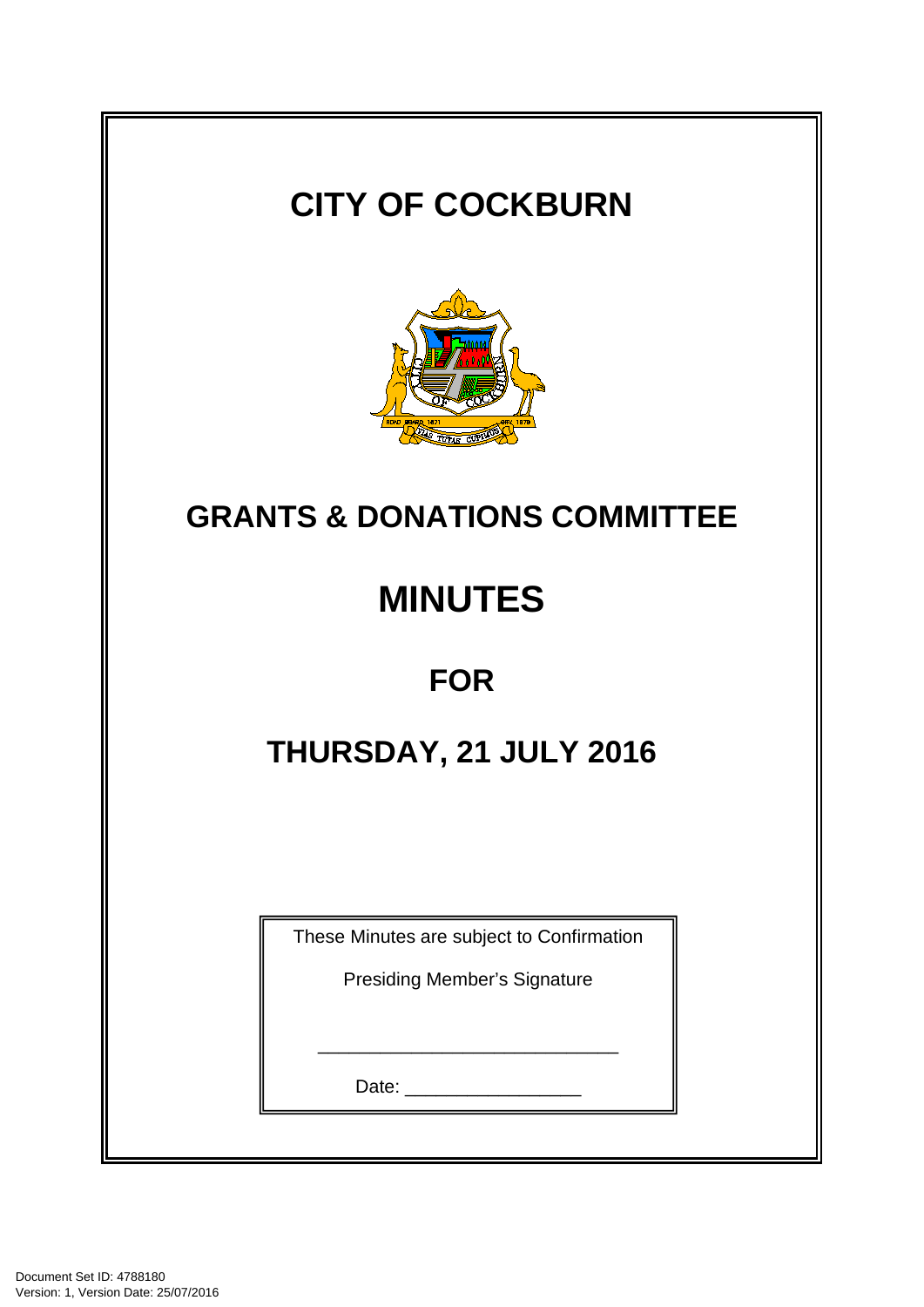Document Set ID: 4788180<br>Version: 1, Version Date: 25/07/2016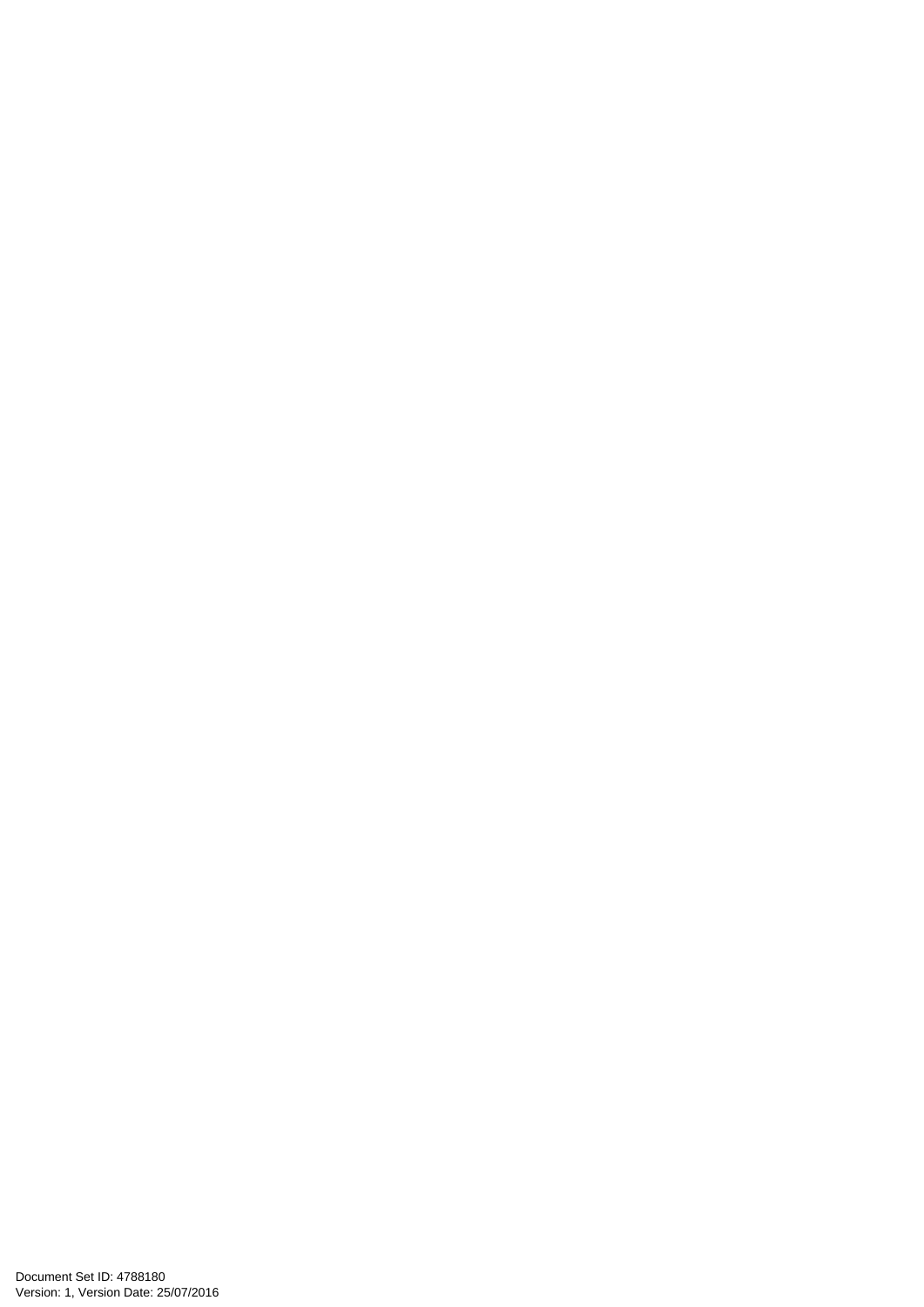### **CITY OF COCKBURN**

#### **SUMMARY OF MINUTES OF THE GRANTS & DONATIONS COMMITTEE MEETING HELD ON THURSDAY, 21 JULY 2016 AT 7:00 PM**

#### **Page**

 $\overline{\phantom{0}}$ 

| 1.             |                                                                                                                   |                                                                                                                   |  |  |
|----------------|-------------------------------------------------------------------------------------------------------------------|-------------------------------------------------------------------------------------------------------------------|--|--|
| 2.             | APPOINTMENT OF PRESIDING MEMBER (IF REQUIRED)  3                                                                  |                                                                                                                   |  |  |
| 3.             | ACKNOWLEDGEMENT OF RECEIPT OF WRITTEN DECLARATIONS OF<br>FINANCIAL INTERESTS & CONFLICT OF INTEREST (BY PRESIDING |                                                                                                                   |  |  |
| 4.             | (GAD 21/07/2016) - APOLOGIES & LEAVE OF ABSENCE 4                                                                 |                                                                                                                   |  |  |
| 5 <sub>1</sub> |                                                                                                                   |                                                                                                                   |  |  |
|                | 5.1                                                                                                               | (MINUTE NO 95) (GAD 21/07/2016) - MINUTES OF THE GRANTS<br>AND DONATIONS COMMITTEE MEETING - 19/4/2016 (ATTACH) 4 |  |  |
| 6.             |                                                                                                                   |                                                                                                                   |  |  |
| 7.             | BUSINESS LEFT OVER FROM THE PREVIOUS MEETING (IF                                                                  |                                                                                                                   |  |  |
| 8.             |                                                                                                                   | DECLARATION OF COUNCILLORS WHO HAVE NOT GIVEN DUE<br>CONSIDERATION TO MATTERS IN THE BUSINESS PAPER  4            |  |  |
| 9.             |                                                                                                                   |                                                                                                                   |  |  |
|                | 9.1                                                                                                               | (MINUTE NO 96) (GAD 21/07/2016) - SPORT & RECREATION<br>MAJOR CAPITAL WORKS FUNDING SUBMISSIONS (162/002) (T      |  |  |
|                | 9.2                                                                                                               | (MINUTE NO 97) (GAD 21/07/2016) - REVIEW OF GRANT<br>APPLICATION PROCESS AND EVENTS GRANTS (162/003) (R           |  |  |
|                | 9.3                                                                                                               | (MINUTE NO 98) (GAD 21/07/2016) - SAFETY HOUSE WA AND<br>SAFETY HOUSE COCKBURN COMMITTEE REPORT (162/003) (R      |  |  |
|                | 9.4                                                                                                               | (MINUTE NO 99) (GAD 21/07/2016) - GRANTS AND DONATIONS<br>COMMITTEE RECOMMENDED ALLOCATIONS 2016/17 (162/003)     |  |  |
| 10.            |                                                                                                                   | MOTIONS OF WHICH PREVIOUS NOTICE HAS BEEN GIVEN  27                                                               |  |  |
| 11.            |                                                                                                                   | NOTICES OF MOTION GIVEN AT THE MEETING FOR CONSIDERATION                                                          |  |  |
| 12.            | NEW BUSINESS OF AN URGENT NATURE INTRODUCED BY DECISION                                                           |                                                                                                                   |  |  |
| 13.            |                                                                                                                   | (GAD 21/07/2016) - MATTERS TO BE NOTED FOR INVESTIGATION,                                                         |  |  |
| 14.            |                                                                                                                   |                                                                                                                   |  |  |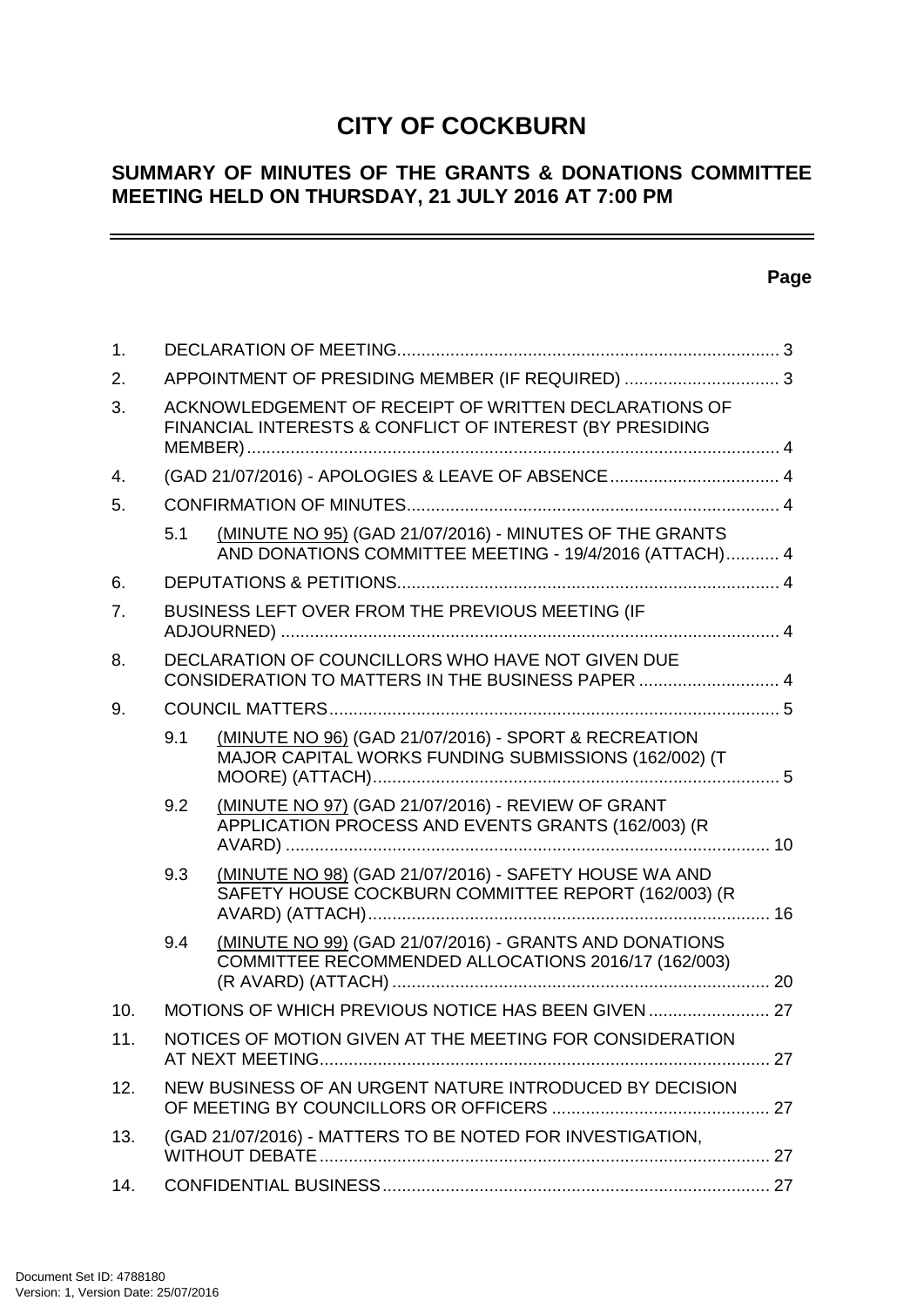|--|--|--|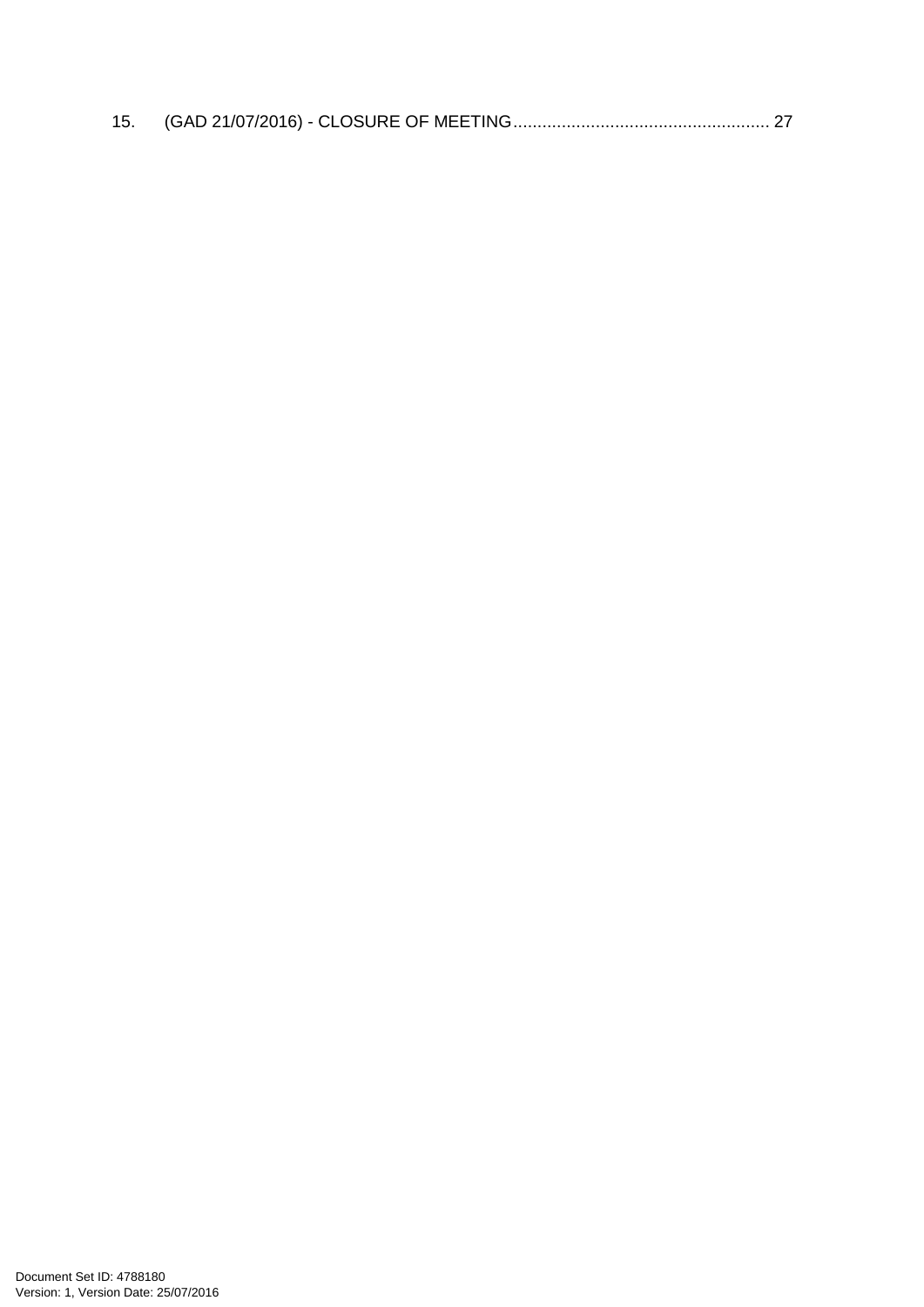### **CITY OF COCKBURN**

#### **MINUTES OF THE GRANTS & DONATIONS COMMITTEE MEETING HELD ON THURSDAY, 21 JULY 2016 AT 7:00 PM**

#### **PRESENT:**

| Mr L. Howlett<br>Mrs C. Reeve-Fowkes<br>Mrs L. Sweetman | $\blacksquare$<br>$\blacksquare$                     | Mayor<br>Deputy Mayor<br>Councillor  |
|---------------------------------------------------------|------------------------------------------------------|--------------------------------------|
| Mr S. Portelli                                          | $\overline{\phantom{a}}$<br>$\overline{\phantom{a}}$ | <b>Councillor (Presiding Member)</b> |
| Ms L. Smith<br>Ms C. Terblanche                         | $\overline{\phantom{a}}$<br>$\overline{\phantom{a}}$ | Councillor<br>Councillor (Observer)  |

#### **IN ATTENDANCE:**

| Mr R. Avard   | $\blacksquare$ | Manager, Recreation & Community Safety       |
|---------------|----------------|----------------------------------------------|
| Ms M. Bolland |                | Grants & Research Officer                    |
| Ms K. Green   | $\blacksquare$ | <b>Grants &amp; Research Support Officer</b> |

#### **1. DECLARATION OF MEETING**

The Manager, Recreation and Community Safety declared the meeting open, the time being 7:00pm.

#### **2. APPOINTMENT OF PRESIDING MEMBER (If required)**

The Manager, Recreation and Community Safety advised that in the absence of the appointed Presiding Member, and pursuant to Section 5.44 of the Local Government Act, 1995 he had been delegated the power to preside at the Grants and Donations Committee Meeting held on 21 July 2016 and to conduct the election to determine the Presiding Member of the Committee, in accordance with Schedule 2.3 Division 1 of the Act.

The Manager, Recreation and Community Safety called for nominations and received a self-nomination from Councillor Steven Portelli to be appointed Presiding Member for the meeting

There being no further nominations, Councillor Steven Portelli was duly declared Presiding Member.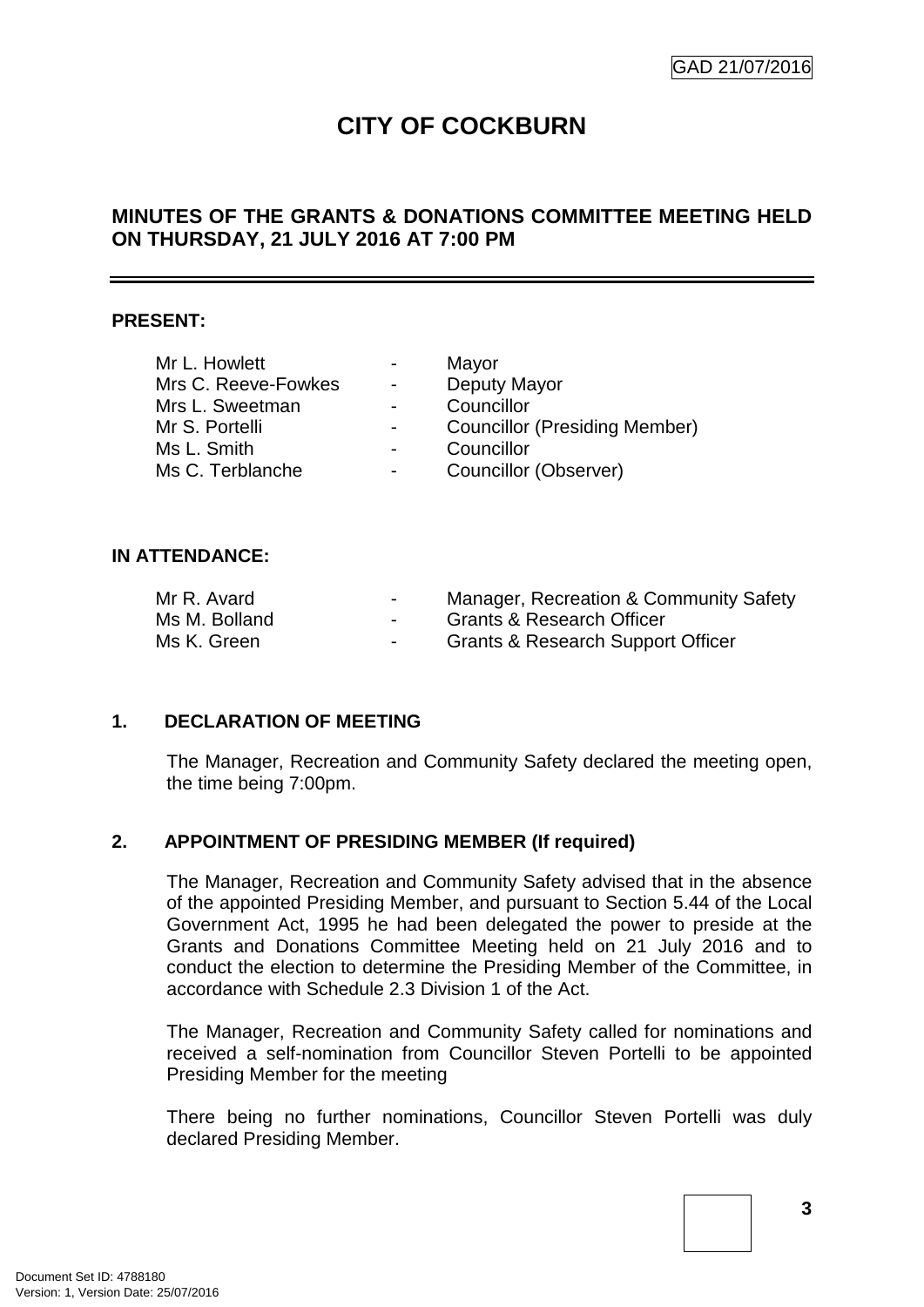#### **3. ACKNOWLEDGEMENT OF RECEIPT OF WRITTEN DECLARATIONS OF FINANCIAL INTERESTS & CONFLICT OF INTEREST (BY PRESIDING MEMBER)**

Nil

#### **4. (GAD 21/07/2016) - APOLOGIES & LEAVE OF ABSENCE**

| <b>CIr Stephen Pratt</b> | $\overline{\phantom{0}}$ | Apology |
|--------------------------|--------------------------|---------|
| CIr Philip Eva           | $\overline{\phantom{0}}$ | Apology |
| <b>CIr Bart Houwen</b>   | $\overline{\phantom{0}}$ | Apology |

#### **5. CONFIRMATION OF MINUTES**

#### **5.1 (MINUTE NO 95) (GAD 21/07/2016) - MINUTES OF THE GRANTS AND DONATIONS COMMITTEE MEETING - 19/4/2016 (ATTACH)**

#### **RECOMMENDATION**

That the minutes of the Grants and Donations Committee meeting held on 19 April 2016 be adopted as a true and accurate record.

#### **COMMITTEE DECISION**

MOVED Mayor L Howlett SECONDED Clr L Sweetman that Council adopt the Minutes of the Grants and Donations Committee Meeting held on 19 April 2016 as a true and accurate record.

**CARRIED 5/0**

#### **6. DEPUTATIONS & PETITIONS**

Nil

#### **7. BUSINESS LEFT OVER FROM THE PREVIOUS MEETING (IF ADJOURNED)**

Nil

#### **8. DECLARATION OF COUNCILLORS WHO HAVE NOT GIVEN DUE CONSIDERATION TO MATTERS IN THE BUSINESS PAPER**

Nil

Document Set ID: 4788180<br>Version: 1, Version Date: 25/07/2016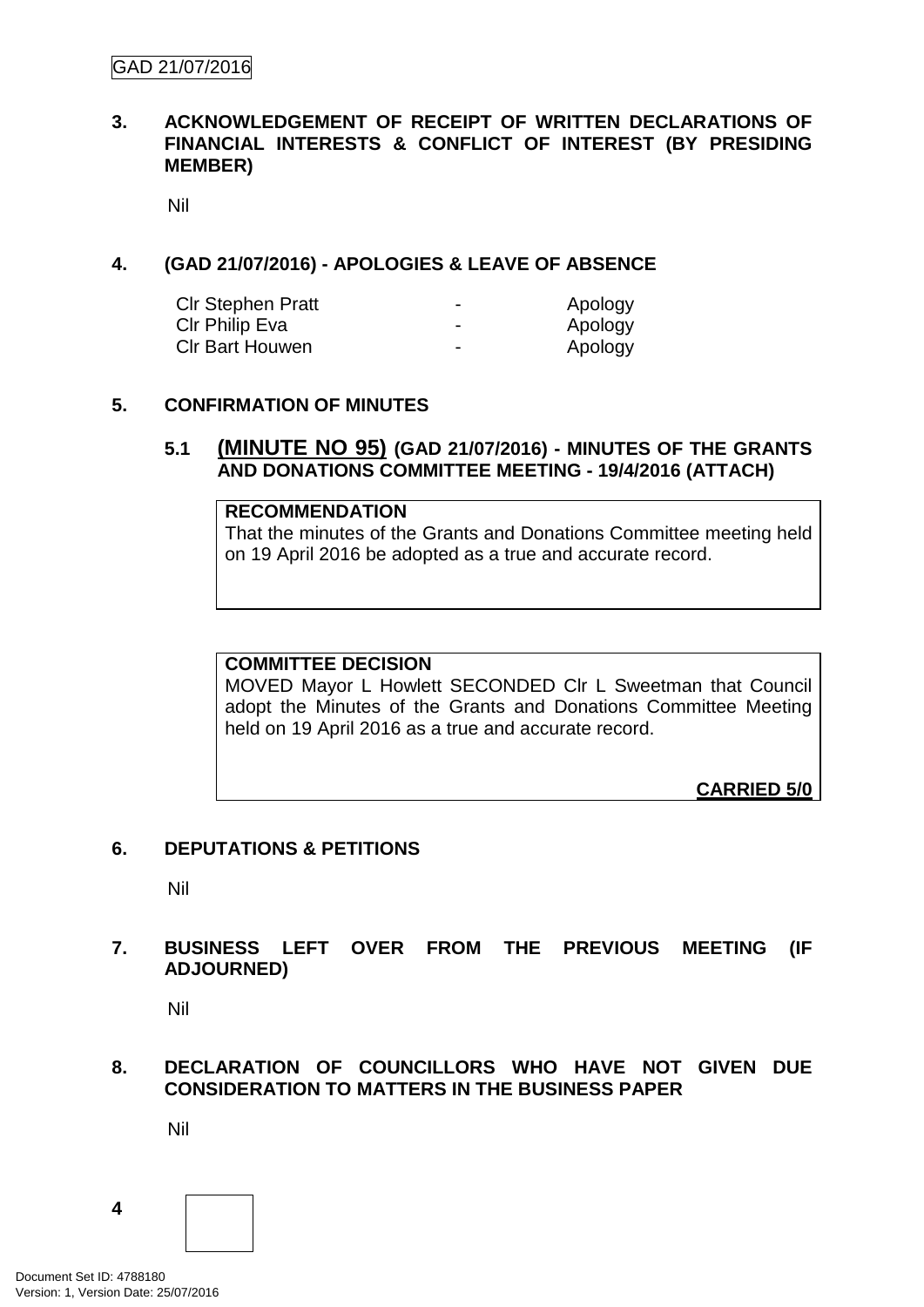#### **9. COUNCIL MATTERS**

AT THIS POINT IN THE MEETING, THE TIME BEING 7:06PM, THE FOLLOWING ITEMS WERE CARRIED BY 'EN BLOC' RESOLUTION OF THE COMMITTEE

| 9.2 |  |
|-----|--|
| 9.3 |  |
| 9.4 |  |

#### **9.1 (MINUTE NO 96) (GAD 21/07/2016) - SPORT & RECREATION MAJOR CAPITAL WORKS FUNDING SUBMISSIONS (162/002) (T MOORE) (ATTACH)**

#### **RECOMMENDATION**

That Council:

- (1) Supports (in the following priority order) the two community funding applications received:
	- 1. Jandakot Jets Junior Football Club Atwell Reserve Lighting Project
	- 2. Southern Lions Rugby Union Football Club Success Regional Sporting Facility Lighting Project
- (2) Contributes towards the projects as per (1) above, subject to the successful outcome of respective CSRFF applications:
	- 1. Atwell Reserve Lighting Project \$50,000 (Exc GST)
	- 2. Success Regional Sporting Facility Lighting Project \$21,667 (Exc GST)

#### **COMMITTEE RECOMMENDATION**

MOVED Deputy Mayor C Reeve-Fowkes SECONDED Clr L Sweetman that the recommendation be adopted.

**CARRIED 5/0**

#### **COUNCIL DECISION**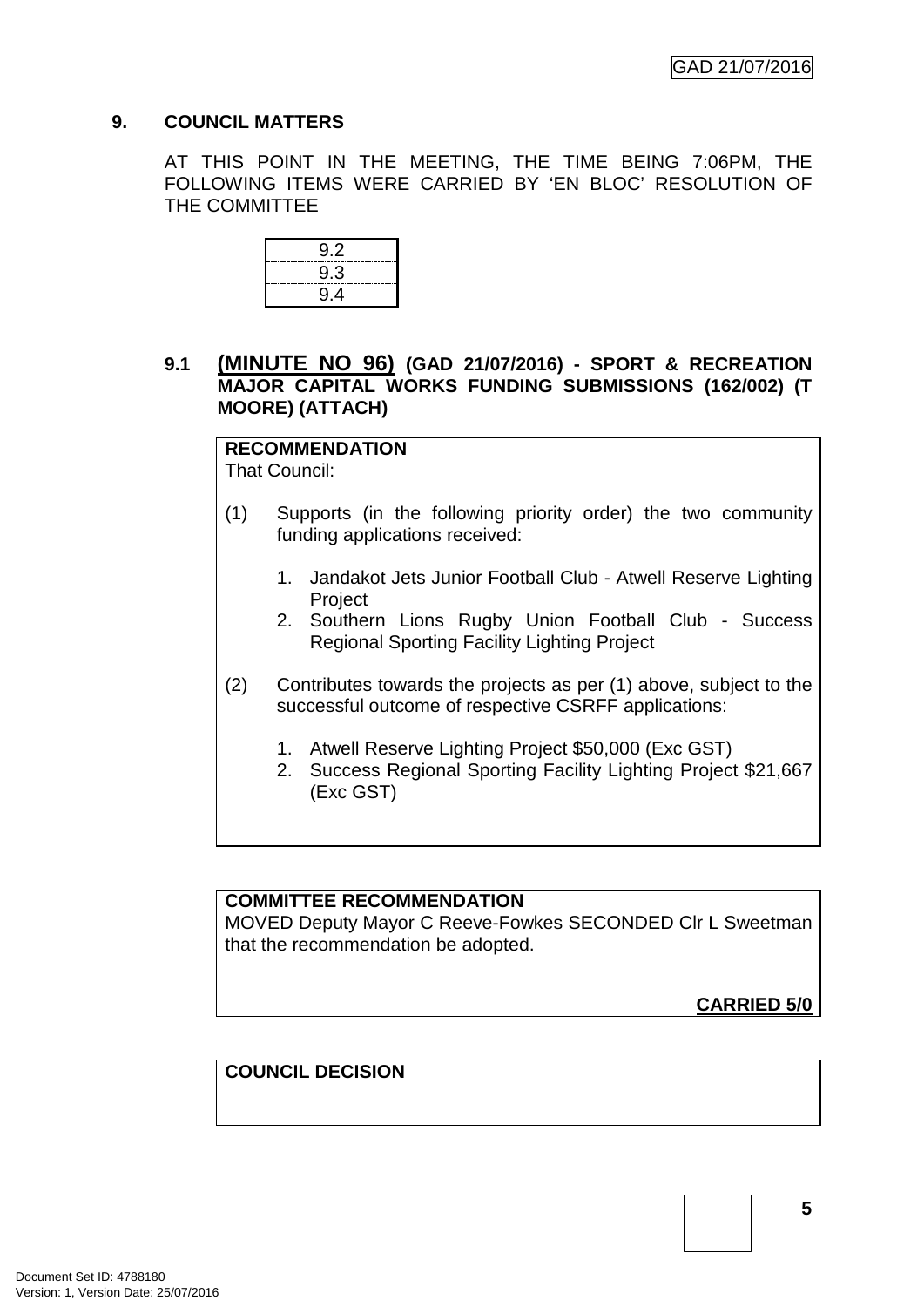#### **Background**

The City of Cockburn's Recreation Services team called for submissions from sporting clubs for funding applications in early 2016, as part of the City's Community Funding program.

The City subsequently received two submissions:

- Jandakot Jets Junior Football Club (JJJFC) Atwell Reserve lighting upgrade
- Southern Lions Rugby Union Football Club (SLRUFC) Success Regional Sporting Facility lighting upgrade

Both submissions are now presented for consideration.

#### **Submission**

N/A

#### **Report**

Jandakot Jets Junior Football Club – Atwell Reserve

Atwell Reserve currently accommodates almost 950 participants in the winter season (senior and junior), which equates to 52 teams. The Reserve is also home to both a senior and junior cricket club during the summer months.

Currently, the Reserve only has one of the two ovals lit, with the existing lighting operating at less than Australian standards for Australian Football League (AFL) match play.

The Clubs' proposed project involves the removal of 2 existing light fittings on Oval 1, the towers located in the middle of Oval 1 and 2 to be replaced with new towers that can accommodate new lights facing both Oval 1 and 2. The poles that will be removed will be relocated to the far eastern edge of the reserve and face toward Oval 2.

This would allow Oval 1 to have lighting sufficient for AFL night fixtures, and for Oval 2 to have sufficient lighting for training.

The JJJFC has committed to fund one-third of the costs of the total lighting project at Atwell Reserve, which is approximately \$150,000 (Ex. GST).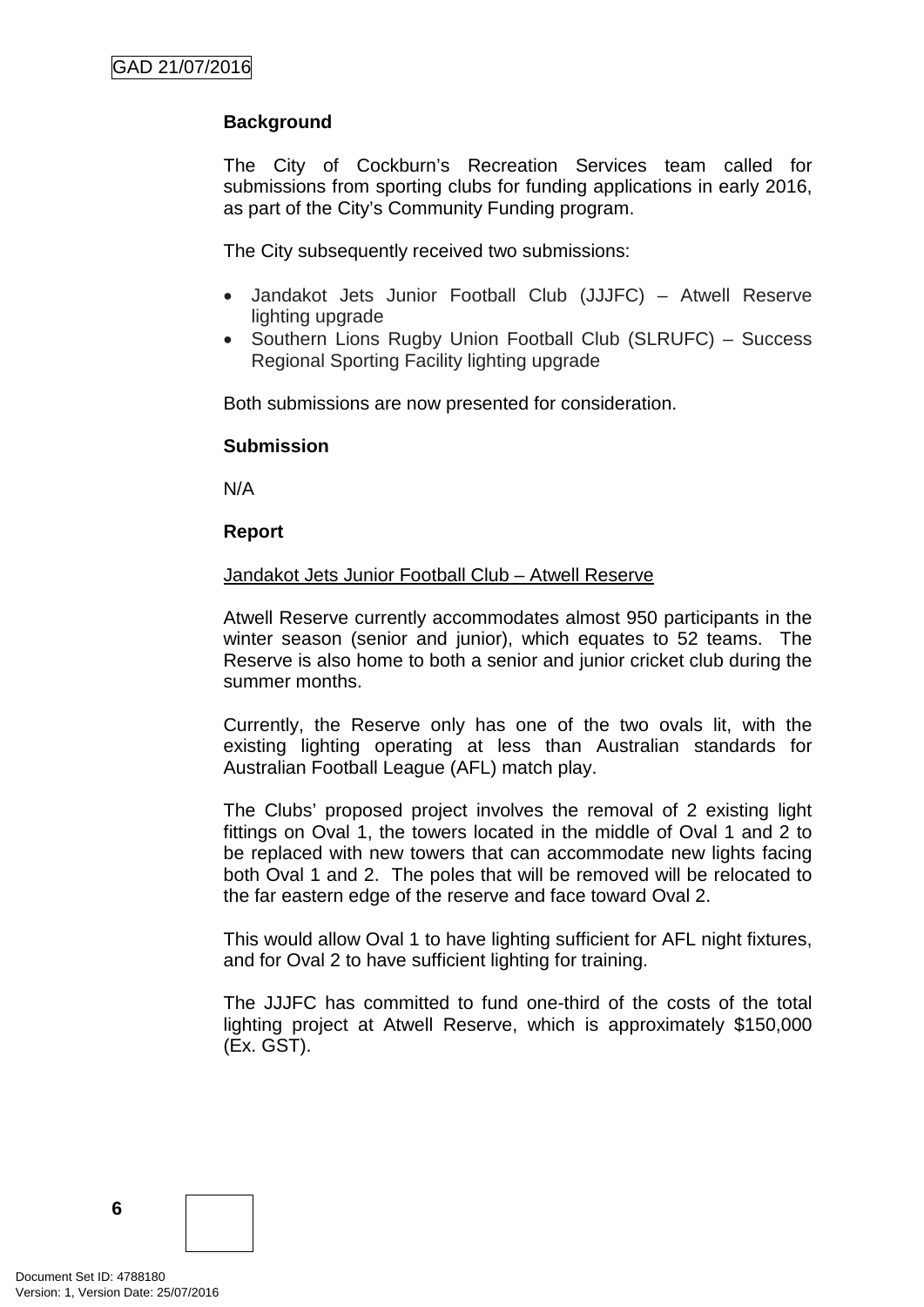Proposed budget breakdown:

| City of Cockburn contribution  | \$50,000 (Ex. GST) |
|--------------------------------|--------------------|
| Jandakot Jets JFC contribution | \$50,000           |
| <b>CSRFF</b> contribution      | \$50,000           |
| <b>TOTAL</b>                   | \$150,000          |

Southern Lions Rugby Union Football Club – Success Regional Sporting Facility

The club has advised the City in their 2016 Winter Club Survey that they currently have 250 male members and 17 female members for a total of 267 members.

Currently the Reserve has three rugby pitches, one lit to Australian match standard, one lit to training standard and one field that does not have any lighting.

The proposed project provides lighting via two new towers for field 3 to allow additional training space for the club for rugby union in winter and touch rugby in summer.

The SLRUFC application has sought the City fund the entire project cost estimated to be \$65,000. The club have further advised that they don't have the capacity to contribute towards the project.

Proposed budget breakdown from the SLRUFC:

| City of Cockburn contribution    | \$65,000 |
|----------------------------------|----------|
| Southern Lions RUFC contribution | \$0      |
| <b>CSRFF</b> contribution        | \$0      |
| <b>TOTAL</b>                     | \$65,000 |

Whilst the club have sought the City fund the project in its entirety, it is suggested that a CSRFF application be made to seek a one-third contribution towards the project.

City of Cockburn's preferred budget breakdown:

| City of Cockburn contribution    | \$21,667 |
|----------------------------------|----------|
| Southern Lions RUFC contribution | \$21,667 |
| <b>CSRFF</b> contribution        | \$21,666 |
| <b>TOTAL</b>                     | \$65,000 |

Both the JJJFC and SLRUFC submissions were considered by staff against a number of key criteria to determine the preferred proposal. In particular, assessment criteria included: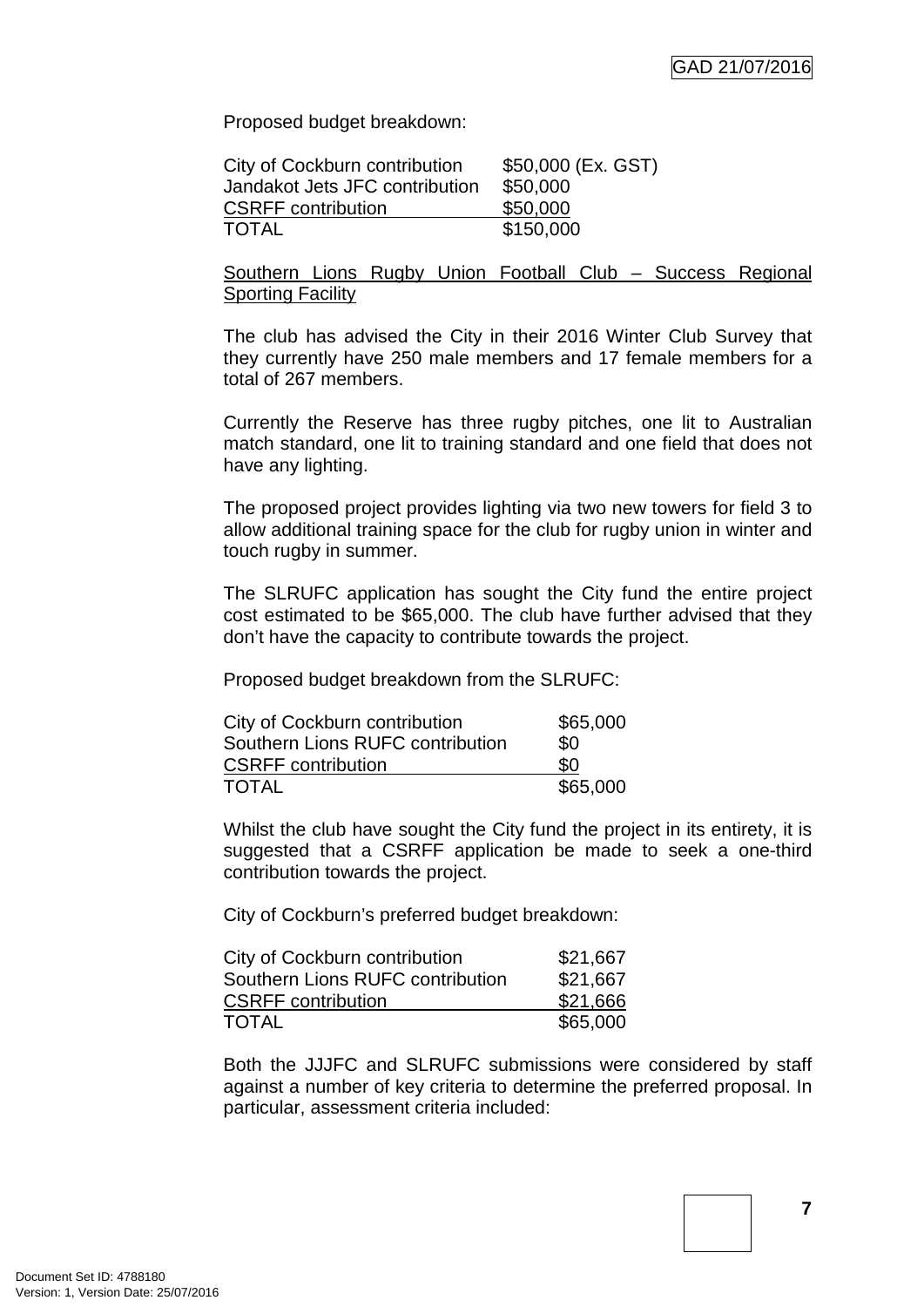- a) Strategic planning alignment
- b) Community benefit
- c) Potential to increase participation
- d) Financial consideration

Both applications met the above criteria. In assessing the applications received, the Atwell Reserve lighting project was considered to be a higher priority for the following reasons:

- Contribution of funds from JJJFC to the Atwell Reserve project.
- Greater community benefit with the JJJFC having a larger membership base.
- Success Regional Sporting Facility currently having two fields available for training purposes, compared with Atwell Reserve having one.

Both clubs are showing growth in their participation numbers and both requests have merit and would ensure that the amount of space available for use is maximised.

Through the CSRFF program, the State Government provides financial assistance to community groups and Local Government Authorities to develop basic infrastructure for sport and recreation. The program aims to increase participation in sport and recreation with an emphasis on increasing physical activity through the provision of well-planned facilities.

The maximum grant approved will be no greater than one-third of the total estimated project cost, with a maximum total project cost of \$200,000.

Both of the proposed projects meet the eligible criteria for the Small Grants CSRFF round.

#### **Strategic Plan/Policy Implications**

#### **Community, Lifestyle & Security**

- Provide for community facilities and infrastructure in a planned and sustainable manner
- Provide safe places and activities for residents and visitors to relax and socialise
- Create and maintain recreational, social and sports facilities and regional open space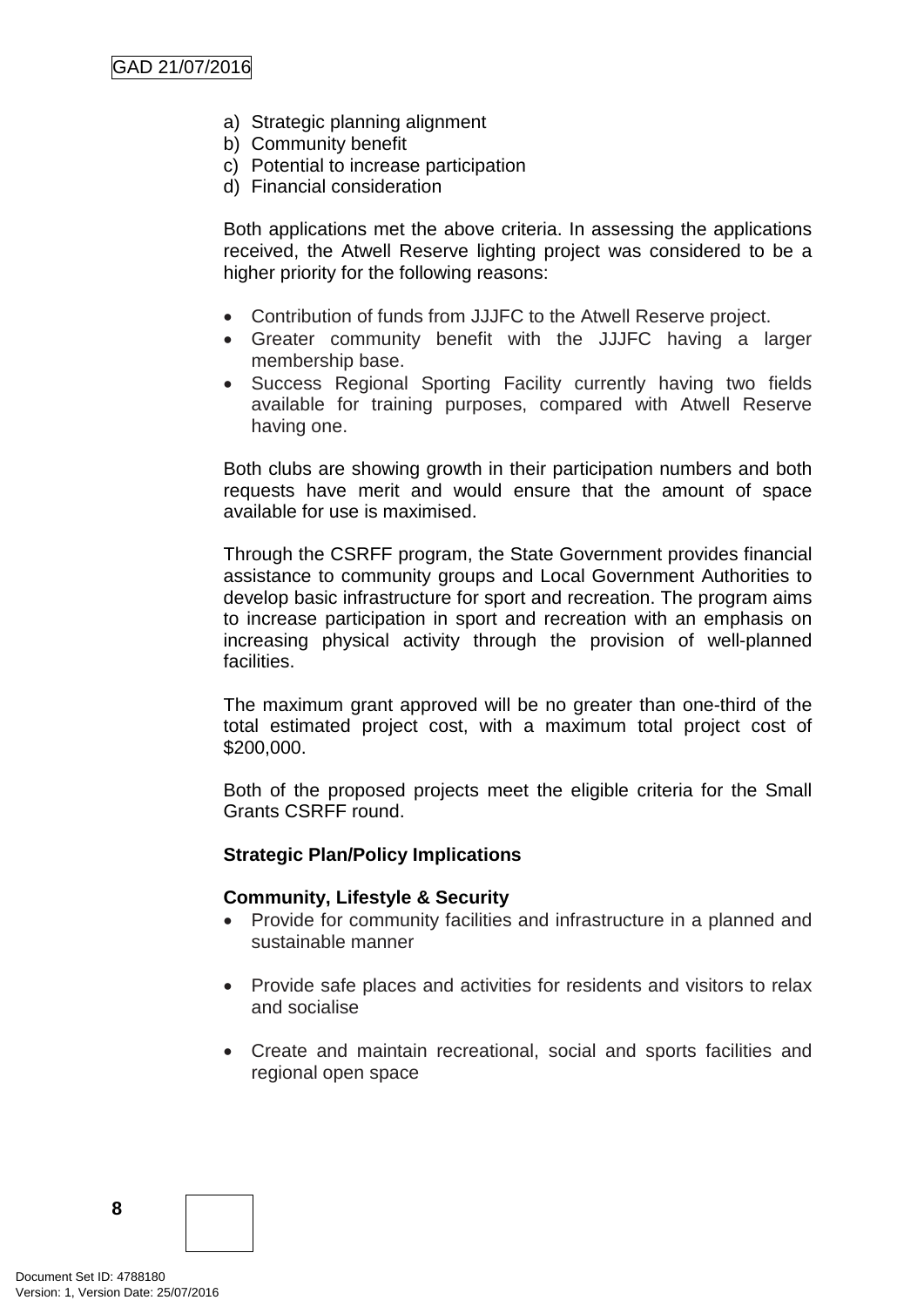#### **Budget/Financial Implications**

Should Council be supportive of both projects, it is recommended that CSRFF applications be made for both projects with Council to contribute 1/3 to the JJJFC project and 1/3 to the SLRUFC project.

This would require a total contribution of \$71,667 across both submissions:

JJJFC – Atwell Reserve Lighting Project \$50,000 SLRUFC – Success Regional Sports Facility Lighting Project \$21,667

#### **Legal Implications**

N/A

#### **Community Consultation**

N/A

#### **Risk Management Implications**

The two proposed projects will ensure that there is an appropriate level of lighting to ensure safe use of the Reserve.

Should the two proposed projects proceed, it is recommended that they be managed by the City to ensure all works are completed to the satisfactory standard of the City.

#### **Attachment(s)**

- 1. Proposed Atwell Reserve Lighting Project Plans and Quote.
- 2. Proposed Success Regional Sporting Facility Lighting Project Quote.

#### **Advice to Proponent(s)/Submissioners**

The Proponent(s) and those who lodged a submission on the proposal have been advised that this matter is to be considered at the August Council Meeting.

#### **Implications of Section 3.18(3) Local Government Act, 1995**

Nil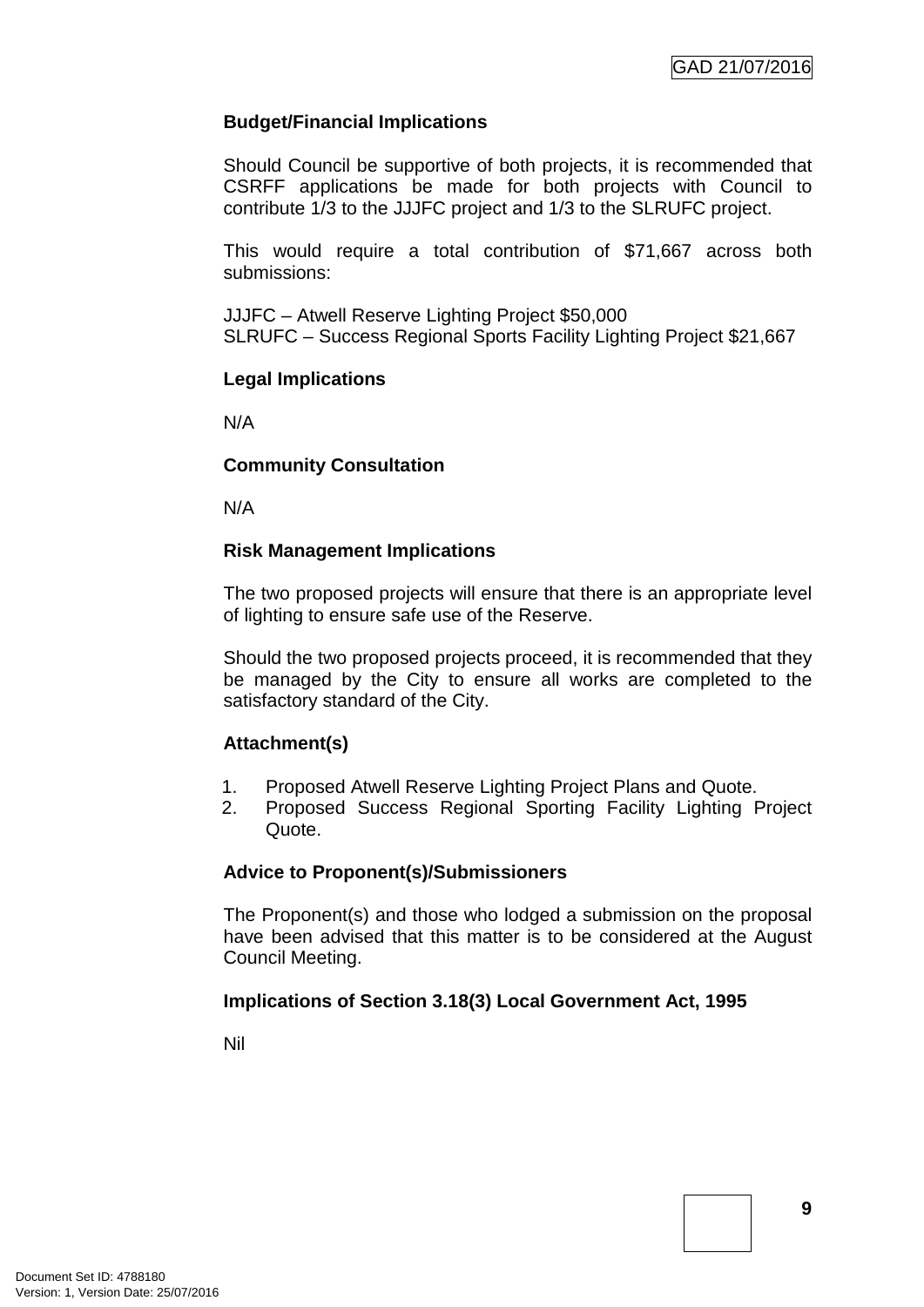#### **9.2 (MINUTE NO 97) (GAD 21/07/2016) - REVIEW OF GRANT APPLICATION PROCESS AND EVENTS GRANTS (162/003) (R AVARD)**

**RECOMMENDATION** That Council:

- (1) Approve the proposed plan for reviewing the selected grants programs, guidelines, application forms and processes as outlined in the report;
- (2) Approve an allocation up to \$10,000 in 2016/17 for a subscription to the SmartyGrants online grants management system; and
- (3) Remove the Sustainable Events Grants Program and annual allocation and replace with a \$15,000 allocation in 2016/17 for a Small Events Sponsorship and Grants Program to be developed and delivered in collaboration with Community Development.

#### **COMMITTEE RECOMMENDATION**

MOVED Deputy Mayor C Reeve-Fowkes SECONDED Mayor L Howlett that the recommendation be adopted.

**CARRIED 5/0**

**COUNCIL DECISION**

#### **Background**

Grants and Research Officers are planning a review of some of the grants programs available to City of Cockburn residents and organisations and the relevant guidelines, application forms and processes for applying.

Officers are also investigating moving to an online grants management and application system to make the process more efficient for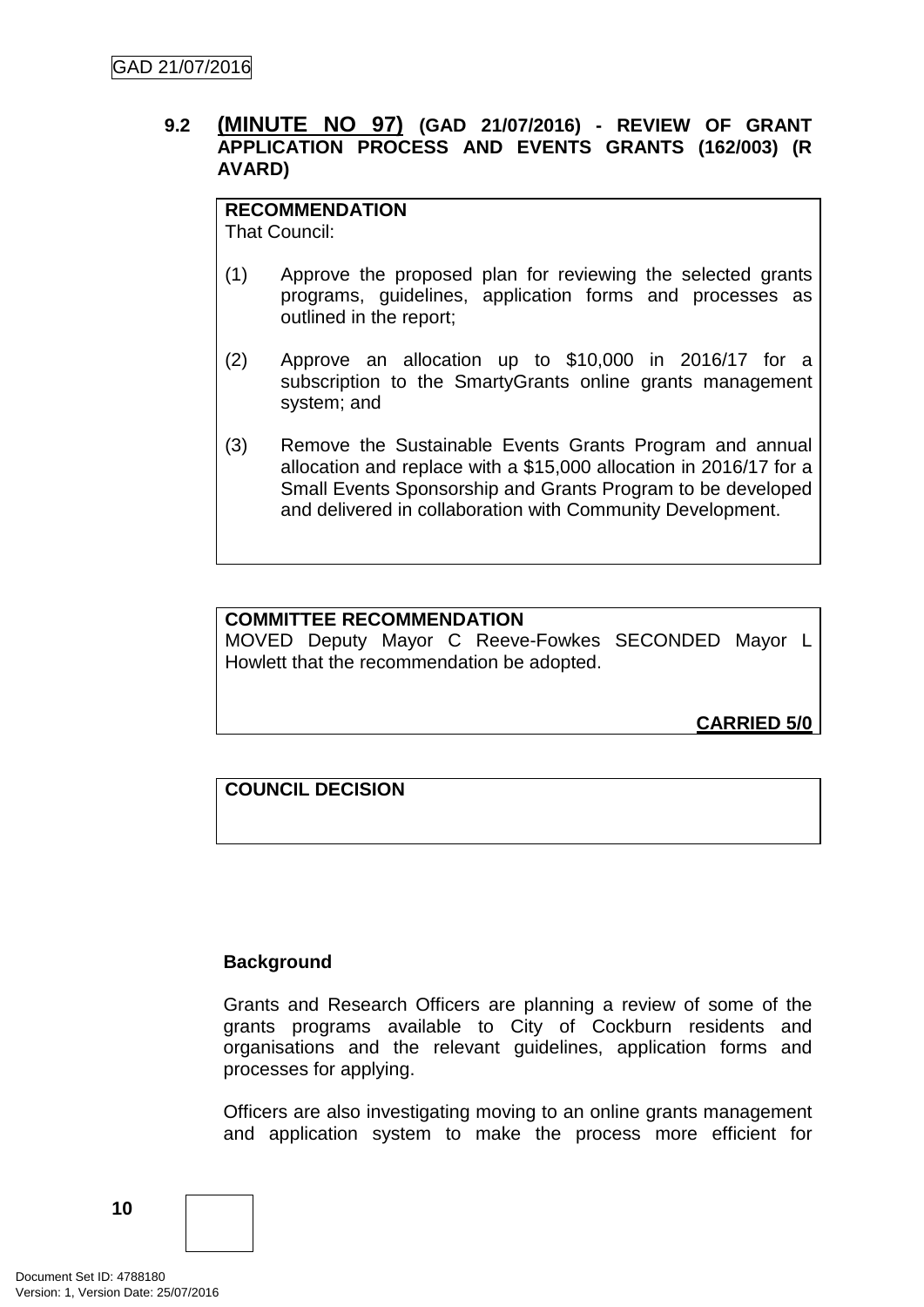applicants and administrators and to keep pace with current best practice grants management programs.

#### **Submission**

N/A

#### **Report**

#### Review of Grants Programs

A review of the Community Grants, Cultural Grants, Donations and Sponsorship (Group and Individual) and Sustainable Events Grants programs, guidelines, application forms and processes has been planned for the new financial year to make applications available and managed online to make the process more efficient for applicants and administrators.

Results of the review will be made available to the Grants and Donations Committee and inform the recommendations for future funding programs and the development of the online grants management system and applications.

The review of the application process and launch of the online applications is expected be finished in time for the 2017 funding rounds.

The planned process for the review is as follows:

Presentation and feedback through the Cockburn Community Development Group (CCDG) at their next meeting in September 2016 inviting representatives from residents associations that have experience applying for grants. The presentation and feedback will include:

- The list of grants currently available, including criteria and types of projects funded.
- The legal requirements the City must meet so they have an understanding of the required accountability/transparency/probity of the grants program.
- A survey/feedback form on the grants programs available, strengths and weaknesses of the current programs and process, suggestions for the online application process, and suggestions for the new small events sponsorship and grants program.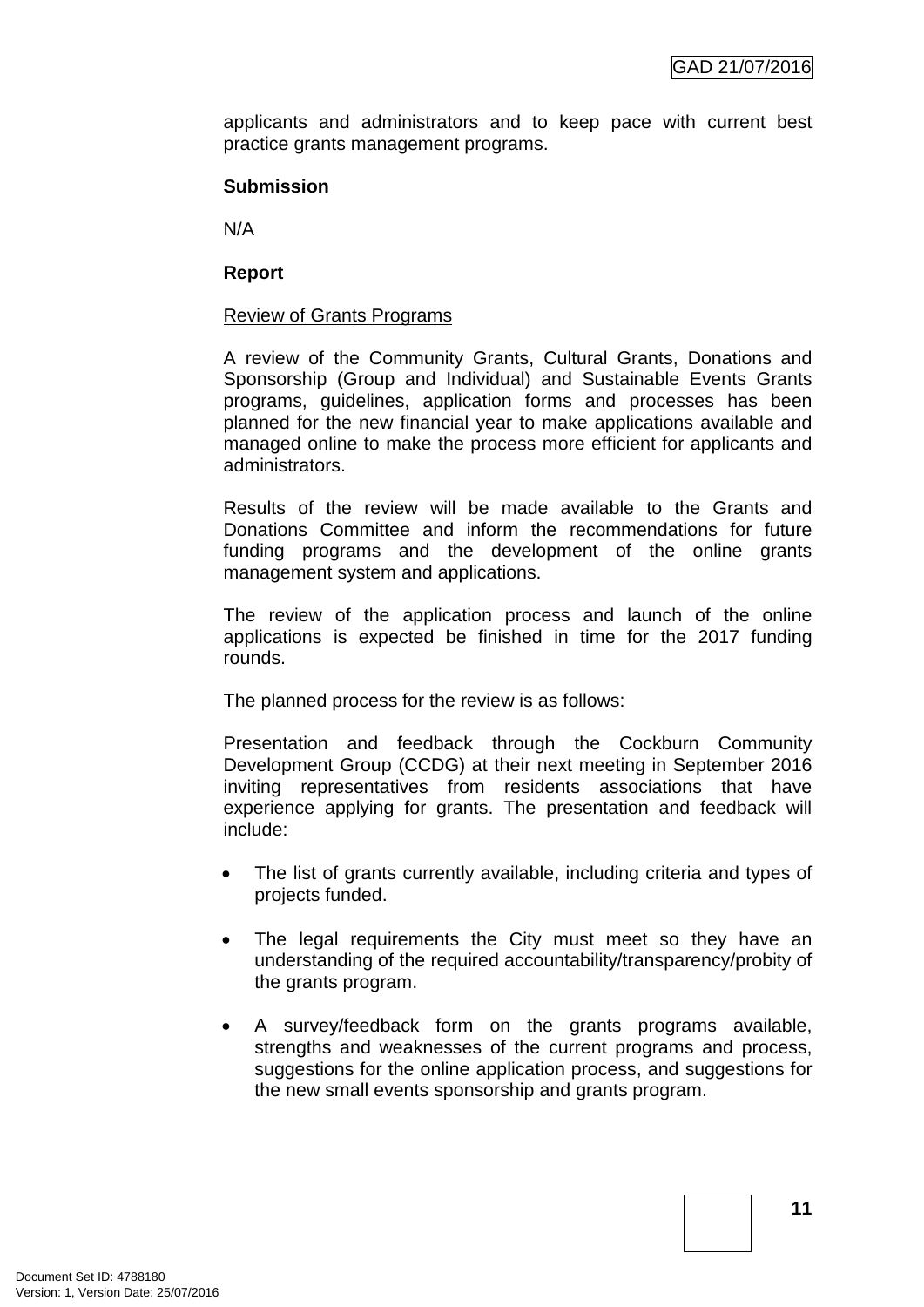Following this presentation and feedback, Grants and Research and Community Development officers will collate the information and hold a focus group with a sample of previous grant applicants.

The Grants and Research officers will report back to the Grants and Donations Committee at the October meeting on the review and make recommendations on the updated guidelines, online application forms and processes. Subject to approval by Council, it is then proposed the new guidelines, online application forms and processes are rolled out for the March 2017 funding round.

#### **SmartyGrants**

SmartyGrants has been developed by the Australian Institute of Grants Management (AIGM), the grants management body established by Our Community, to help drive and disseminate best practices in grantmaking in Australia. SmartyGrants is Australia and New Zealand's most widely used online grants management system. It allows the grantmaker to receive online applications and manage the entire grants cycle from application to evaluation.

Grants and Research officers have been trialling the SmartyGrants online grants management system since March 2016 and reviewed other organisations' grant application forms, guidelines and systems.

City officers that manage various grants programs have seen a demonstration of the system. It has also been reviewed by the City's Manager Information Services, who advises that the system appears to meet all requirements in terms of data sovereignty, protection and mobility from a technical point of view.

It is proposed that the City allocate up to \$10,000 in 2016/17 from the Grants and Donations Budget to enter into an agreement with Our Community for a one-year subscription to the SmartyGrants online grants management system.

The subscription includes:

- 12 months access to SmartyGrants, including unlimited number of users and instant access to all general release upgrades/improvements
- Access to the SmartyGrants help desk (phone, web and email) for assessors, applicants and grants managers
- Initial "skinning" of the SmartyGrants page (i.e. applying the organisation's branding/style sheet to the applicant site)
- Initial training, including:
	- o Process consultation (up to 2 hours)
	- o Training pack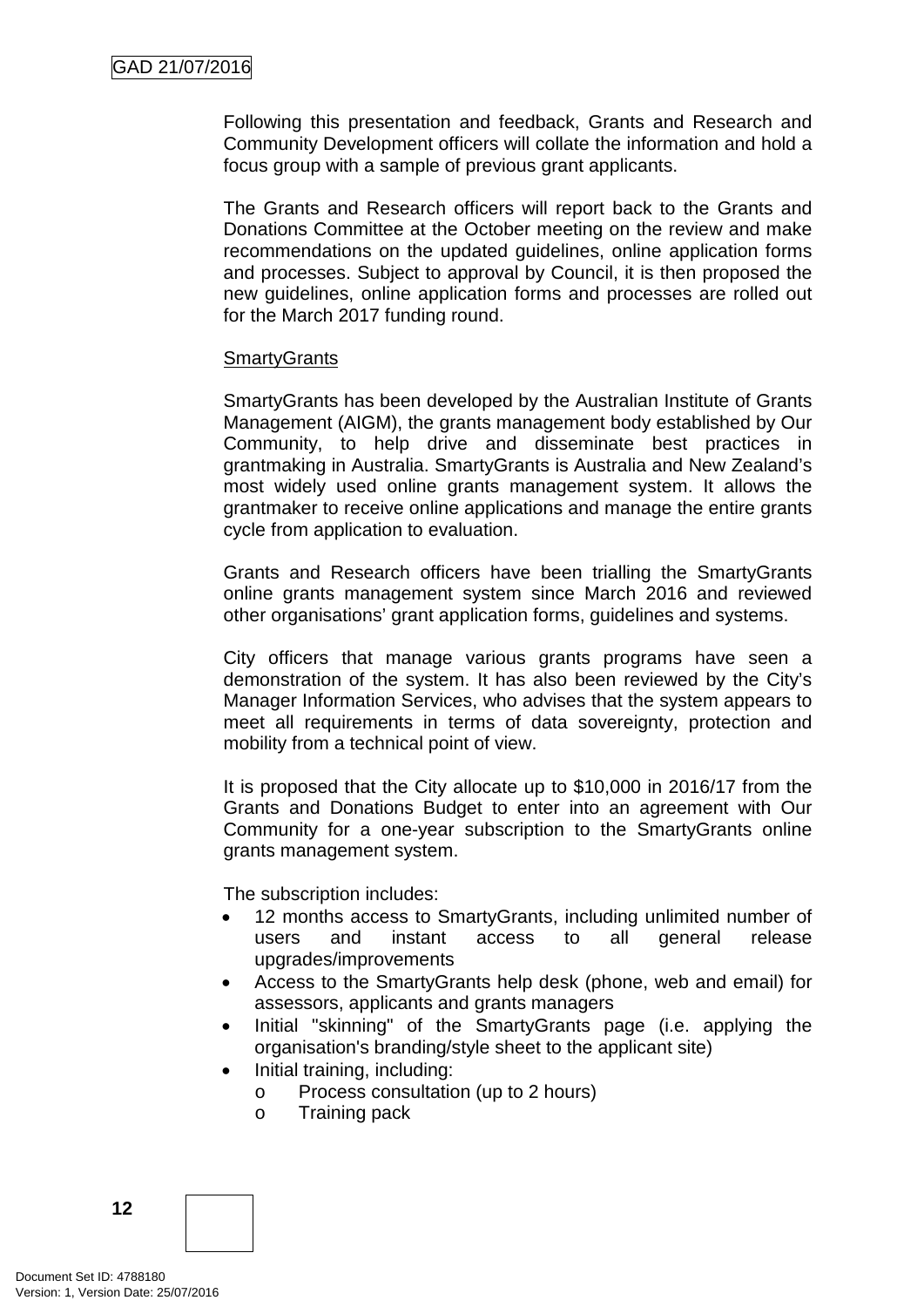- o 2 webinars (up to 2 hours per webinar for one or multiple participants)
- o 6 x SmartyClass passes to be used for scheduled training
- Free 10-user AIGM Membership: This gives up to 10 users access to all areas of the Australian Institute of Grants Management (AIGM) website, including the password-protected tools and templates, as well as each edition of Grants Management Intelligence.

Our Community also has the endorsement of WALGA as a current Preferred Supplier of Software Applications. Current customers include:

- − WA Department of Agriculture and Food
- City of Swan
- − Shire of Mundaring
- − City of Melville
- − City of Mandurah
- − City of Joondalup
- − City of Wanneroo
- − WA Goldfields-Esperance Development Commission
- − University of Western Australia, as trustee for The Raine Medical Research Foundation
- − ScreenWest Inc

#### "Off the Shelf" Small Events Sponsorship and Grants

Recently, the Community Development and Grants and Research staff have also been investigating the possibility of a small events sponsorship and grants program with the aim to encourage small scale neighbourhood events across Cockburn. The proposal is that these sponsorships/grants will be open all year round providing flexibility to groups to gain funding. It is proposed that the allocation for Sustainable Events is used for these sponsorships/grants.

The Sustainable Events Grants Program has been running since March 2004, enabling the City to support local community associations and schools in starting new events and building them up over a fouryear period so that the events become financially self-sustaining.

Unfortunately, the number of applications to this program has been declining. One of the major factors is that the applications are only invited twice a year in the March and September funding rounds, so it is inflexible when it comes to the timing of community events and small scale neighbourhood events. Secondly, the events that have been funded through this program rarely make surplus funds to carry over to the next year's event.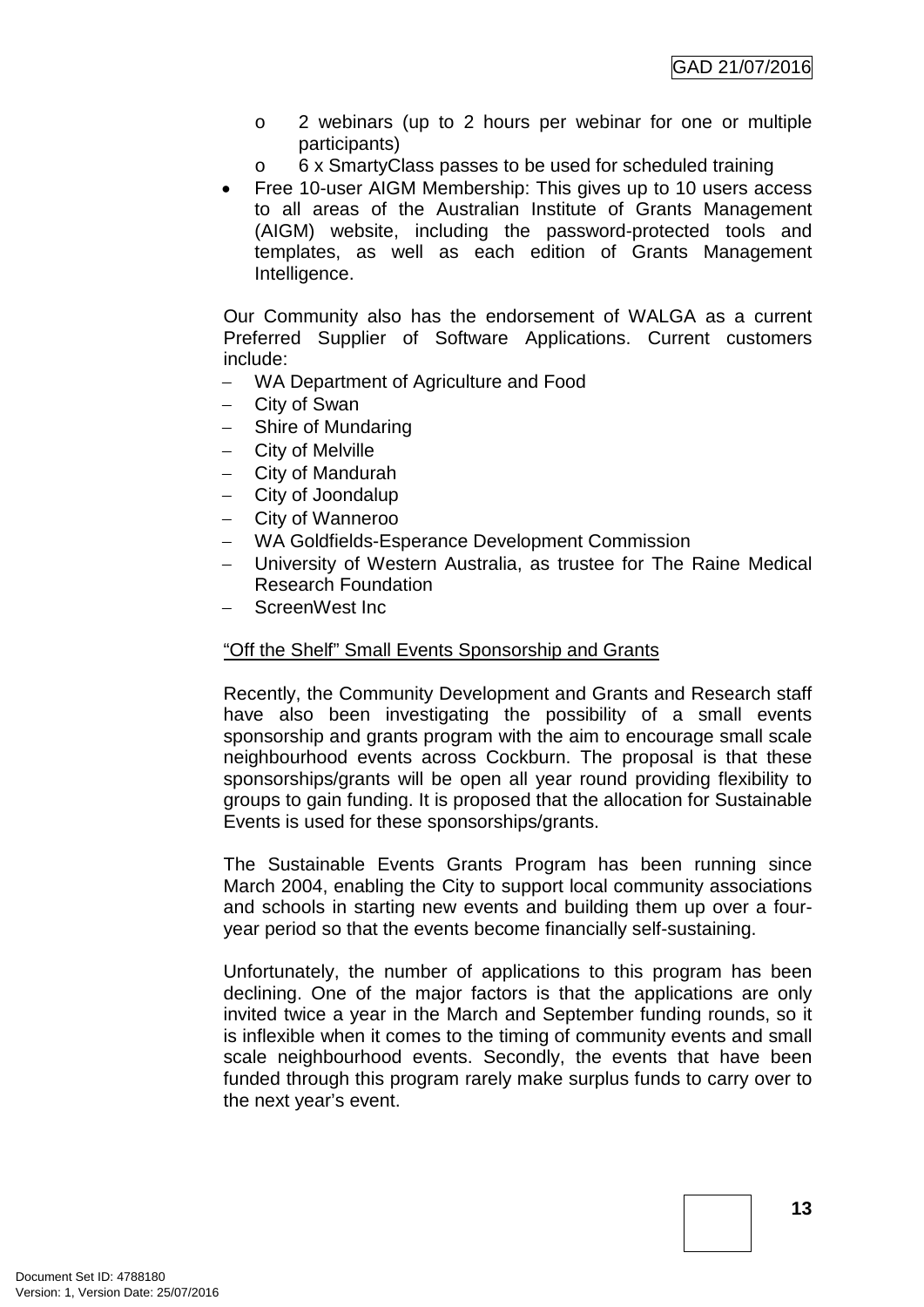The proposed "Off the Shelf" Small Events Sponsorship and Grants program is not intended to replace the current Community Grant and Sponsorship programs currently available in two rounds per year, but provide supplementary funding available all year round for smaller events such as movie nights, pop up cafés, Christmas Carols, food swaps and fetes to be run by organisations and in consultation with the City's Community Development team.

Potentially, two tiers would be offered (for example only):

- Small Neighbourhood Event Sponsorship for up to 100 people and limit of \$1,000 (e.g. movie nights, pop-up events, small fetes)
- Small Events Grants from 100-500 people, and up to \$4,000 (e.g. Christmas Carols, Suburb Open Days)

It is proposed these small events grants and sponsorships be presented and feedback sought from the CCDG at the same time as the review of the other grants programs and processes.

It is also proposed to remove the Sustainable Events Grants Program and annual allocation and replace with a \$15,000 allocation in 2016/17 for a Small Events Sponsorship and Grants Program to be developed and delivered in collaboration with Community Development.

#### **Strategic Plan/Policy Implications**

#### **Community, Lifestyle & Security**

- Provide residents with a range of high quality, accessible programs and services
- Provide safe places and activities for residents and visitors to relax and socialise

#### **Economic, Social & Environmental Responsibility**

• Create opportunities for community, business and industry to establish and thrive through planning, policy and community development

#### **Leading & Listening**

• Deliver sustainable governance through transparent and robust policy and processes

#### **Budget/Financial Implications**

Annually, Council allocates up to 2% of the rates income to a range of grants, donations, sponsorship and subsidies. For 2016/17 the Grants and Donations budget is \$1,300,000, for which the following allocations are proposed for the following programs that are to be reviewed and/or available online: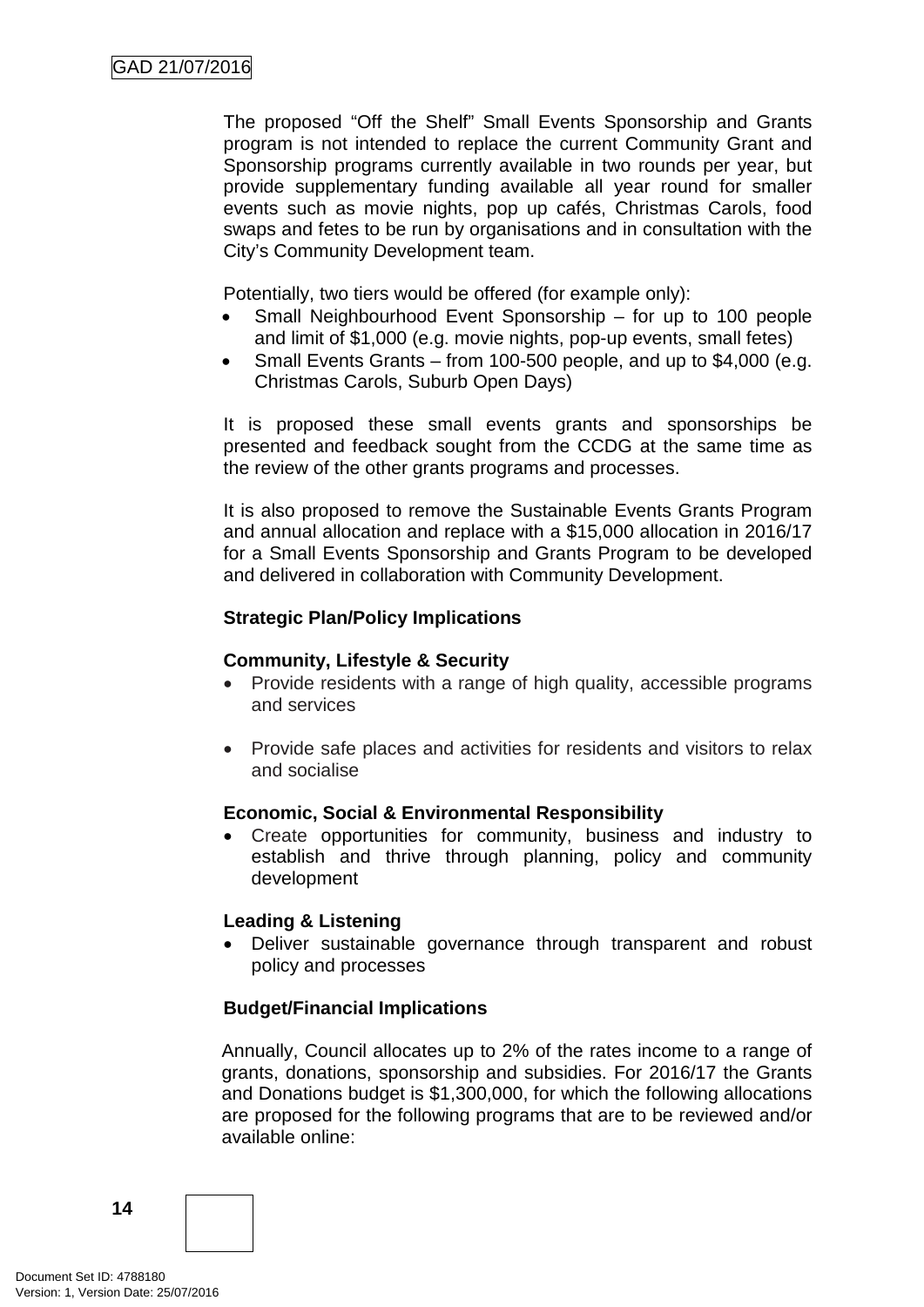- \$100,000 for Community Grants
- \$20,000 for Cultural Grants
- \$180,000 for Donations
- \$120,000 for Sponsorship
- up to \$10,000 for a subscription to SmartyGrants
- \$15,000 for a Small Events Sponsorship and Grants Program

#### **Legal Implications**

Nil

#### **Community Consultation**

Previous grant applicants, and Community Development contacts and representatives from not-for-profit organisations, will be invited to participate in the review of the grants programs and application process as described in the report.

#### **Risk Management Implications**

The Council allocates a significant amount of money to support individuals and groups through a range of funding arrangements. There are clear guidelines and criteria established to ensure that Council's intent for the allocation funds are met. To ensure the integrity of the process there is an acquittal process for individuals and groups to ensure funds are used for the purpose they have been allocated.

The reputation of the City of Cockburn could be seriously compromised should funds allocated to individuals or groups who did not meet the criteria and guidelines and or did not use the funds for the purposes they were provided. Adherence to these requirements is essential.

#### **Attachment(s)**

Nil

#### **Advice to Proponent(s)/Submissioners**

N/A

**Implications of Section 3.18(3) Local Government Act, 1995**

Nil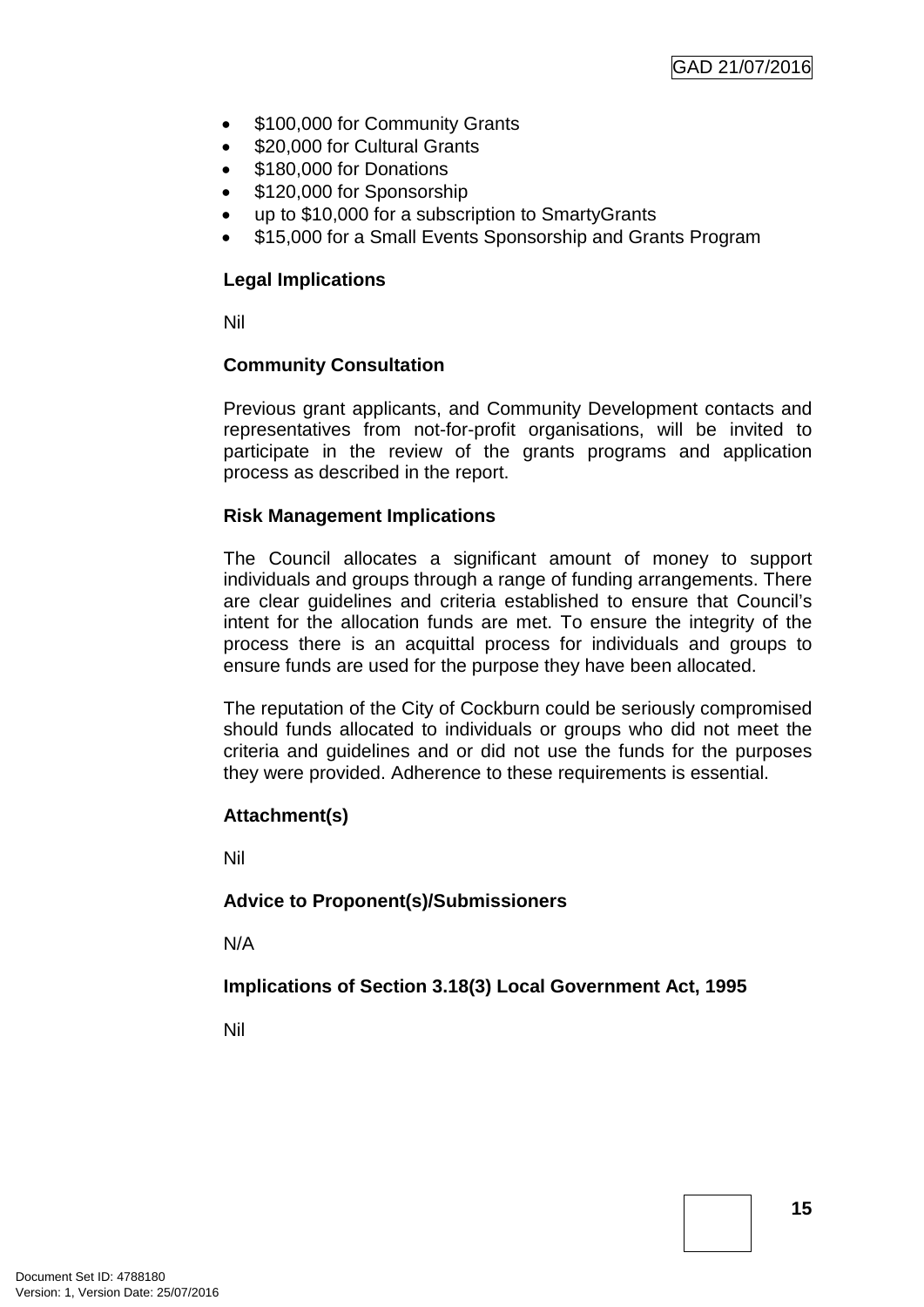#### **9.3 (MINUTE NO 98) (GAD 21/07/2016) - SAFETY HOUSE WA AND SAFETY HOUSE COCKBURN COMMITTEE REPORT (162/003) (R AVARD) (ATTACH)**

#### **RECOMMENDATION**

That Council receive the report on Safety House WA and the Safety House Cockburn Committee.

#### **COMMITTEE RECOMMENDATION**

MOVED Deputy Mayor C Reeve-Fowkes SECONDED Mayor L Howlett that the recommendation be adopted.

**CARRIED 5/0**

#### **COUNCIL DECISION**

#### **Background**

The Grants and Donations Committee, at its meeting on 19 April 2016, received and considered a proposal from the Safety House Cockburn Committee. The proposal was to increase the annual grant allocation to the Safety House School Program from \$500 to \$1,000 to increase participation from 8 schools to 15 schools by the end of 2017 and use the increased allocation for Annual Group Affiliation fee (\$300), Annual Safety House Show fee (\$200) and Safety House merchandise and promotion to be divided between the schools (\$500).

The Committee recommended a revised allocation of \$0 for the Safety House School Program until further information had been received about the program including: policies, procedures, budgets and State Government funding, monitoring, reporting and compliance (Working with Children Checks), school participation rates and long-term sustainability. It was requested that this report be presented at the next Grants and Donations Committee Meeting in July 2016.

At the Council Meeting on 12 May 2016 Council approved *"an allocation of \$1,000 to "Safety House Cockburn Committee" for*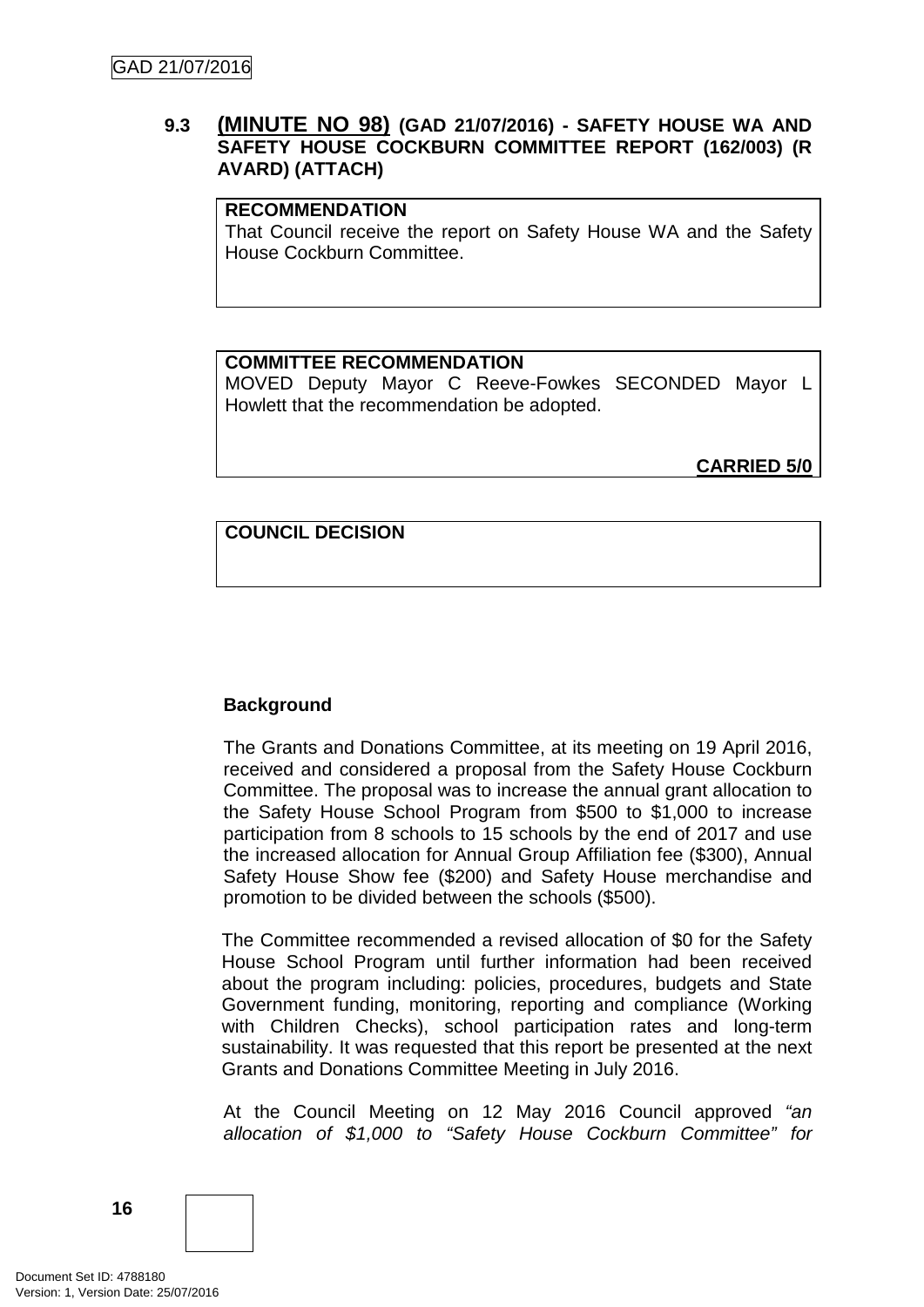*2015/16 and require the provision of a report from the Committee on this program for presentation at the next Grants and Donations Committee Meeting".*

#### **Submission**

N/A

#### **Report**

The following information was accessed from the Safety House WA website [http://www.safetyhousewa.org.au](http://www.safetyhousewa.org.au/) between Friday 22 April 2016 and Wednesday 6 July 2016.

*"The Safety House Association of Western Australia Inc. was set up in October 1983 and is an Incorporated Association with full support and co-operation from the WA Department of Education and the Western Australian Police.*

*The Association carries Volunteer Worker Injury and Public Liability insurance policies that cover all Safety House Committee Coordinators and Committee Members whilst they are undertaking any volunteer*  work on behalf of the Association. It is strongly recommended that all *individual Safety Houses ensure that they have adequate insurance cover for their personal needs. Just as with Neighbourhood Watch WA, being a member of the Safety House program should not make any difference to the resident's existing insurance cover situation but they are definitely not covered by any Safety House WA insurance policy.*

*All Safety House WA volunteers and staff aged 14 years and over are subject to a mandatory rigorous continuous police check as a precondition of being registered as a volunteer with the Association. There is no charge to the applicant or to the Safety House Committee for this police check and the check is continually reviewed until the applicant leaves the Safety House program.*

*The Management Committee is elected by the Association Membership at the Annual General Meeting and includes representatives of major organisations involved in primary schooling and child safety. The Management Committee is responsible for policy and strategic direction of the Association and holds General Meetings each term at which all Members are welcome.*

*The State Head Office is located in the scenic grounds of Waddington Primary School in Koondoola and employs a small full time staff to coordinate and manage the Safety House program throughout WA. Safety House WA staff work with primary school Parent Associations across the state to establish local Safety House Committees. The*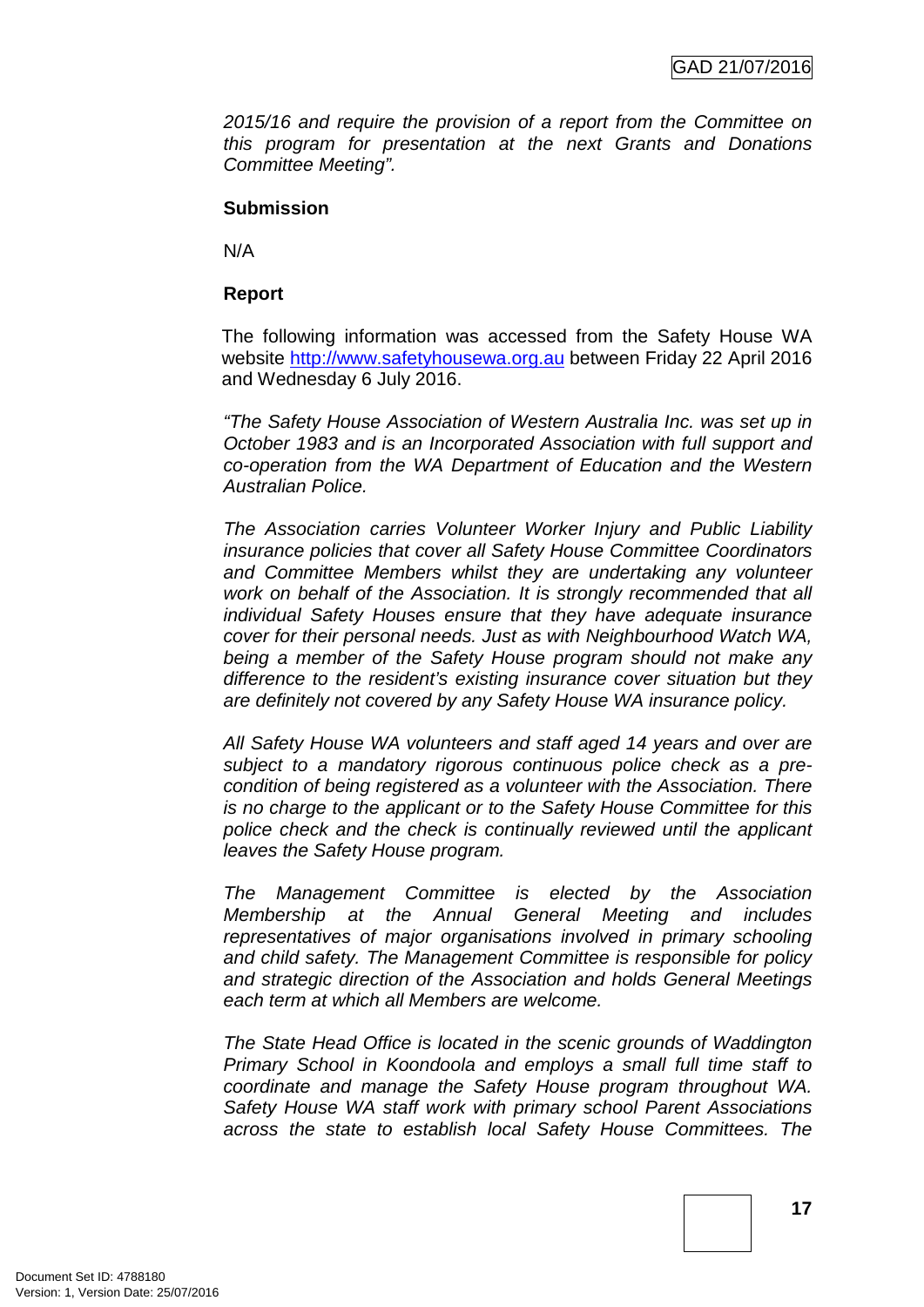*Safety House WA Head Office also supplies advice, assistance and resources to local Safety House Committees.*

*The local Safety House Committee involves their local community in setting up, operating and monitoring Safety Houses in their area. A local Safety House Committee Coordinator runs their local program and has a vitally important role to regularly monitor all Safety Houses in their area. This is to ensure that standards of safety for children are maintained and that Safety House signs are current and clearly visible to any child needing assistance. The local Safety House Committee is also active in the school and community to promote and raise awareness of the benefits of the Safety House program."*

The goals of the Safety House Cockburn Committee are increased participation in the Safety House program by schools, residents, organisations and local business owners creating a safer environment for young children in the City of Cockburn community.

The Safety House WA Chief Executive Officer Michael Clarke, and Safety House Cockburn Coordinator Chontelle Sands, have supplied the following documents to address the information requested by the Grants and Donations Committee and Council:

Policies, Procedures, Monitoring, Reporting, Compliance:

- The Constitution of the Safety House Association of WA Inc.
- WA Police Check and Working with Children Card Information Sheet
- Applying for a Working with Children Card details
- 2016 Application to Join Safety House Program Personal (Non-Commercial Premises)
- 2016 Application to Join Safety House Program Commercial or Business Premises
- Safety House Newsletter Term 1 2016

#### Budgets and Funding

- Profit and Loss Statement Full Year 1 January 2015 to 31 December 2015
- Notes to the P& L Statement from the 2016 AGM

#### Participation Rates

According to the Safety House WA website there are:

- 203 Schools participating in the Safety House Program
- 716 Local Safety House Committee Volunteers
- 3,176 Safety House Households
- 13,000 Safety House Volunteers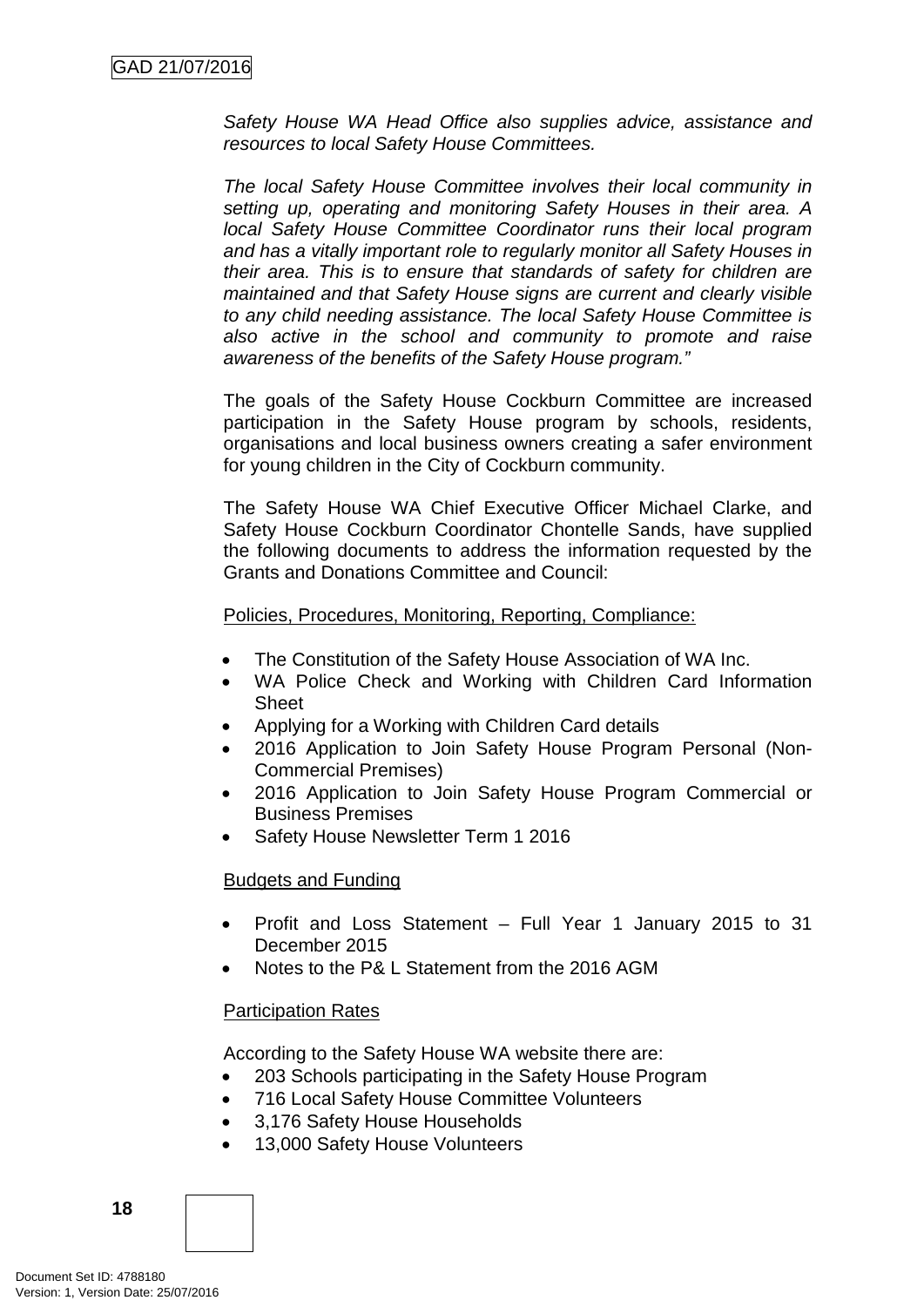• 71,650 School children covered by the Safety House Program

In Cockburn there are currently 8 schools out of the 28 with local residents currently participating in the Safety House Program. These are:

- − Aubin Grove Primary School
- − Bibra Lake Primary School
- − East Hamilton Hill Primary School
- − Harmony Primary School
- − Success Primary School
- − Atwell Primary School
- − Beeliar Primary School
- − Yangebup Primary School

The Safety House Cockburn Committee would like to increase to 15 participating schools by the end of 2017.

#### Long-term Sustainability

Safety House WA are reliant on grants, donations, affiliation fees, Safety House show income, and sale of merchandise to fund their operations, and, in particular, thousands of volunteers.

#### **Strategic Plan/Policy Implications**

#### **Community, Lifestyle & Security**

- Provide residents with a range of high quality, accessible programs and services
- Provide safe places and activities for residents and visitors to relax and socialise

#### **Leading & Listening**

• Deliver sustainable governance through transparent and robust policy and processes

#### **Budget/Financial Implications**

There is an allocation of \$1,000 allocation proposed on the 2016/17 Grants, Donations and Sponsorship Budget for the Safety House School Program.

#### **Legal Implications**

Nil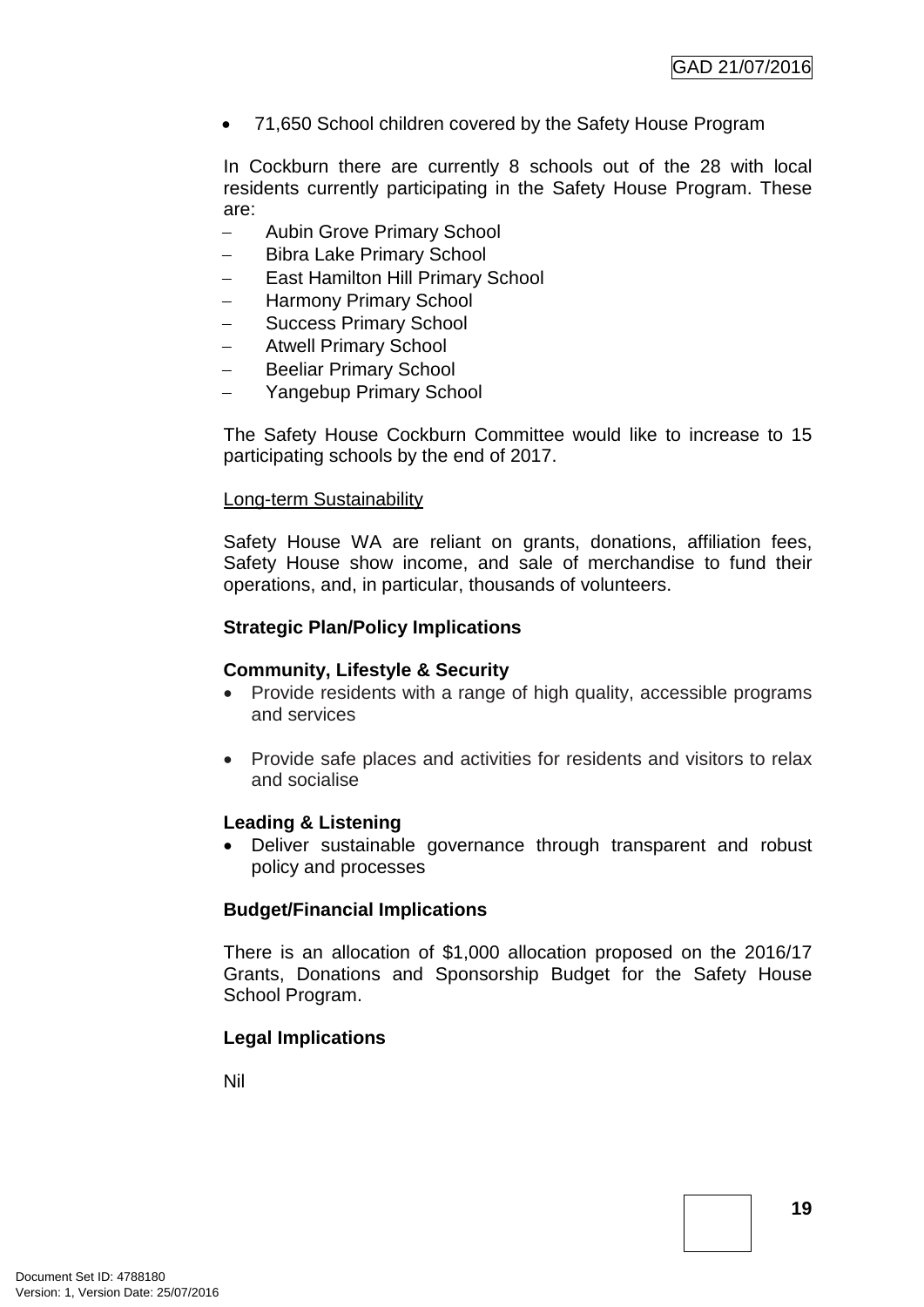#### **Community Consultation**

Nil

#### **Risk Management Implications**

The Council allocates a significant amount of money to support individuals and groups through a range of funding arrangements. There are clear guidelines and criteria established to ensure that Council's intent for the allocation funds are met. To ensure the integrity of the process there is an acquittal process for individuals and groups to ensure funds are used for the purpose they have been allocated.

The reputation of the City of Cockburn could be seriously compromised should funds allocated to individuals or groups who did not meet the criteria and guidelines and or did not use the funds for the purposes they were provided. Adherence to these requirements is essential.

#### **Attachment(s)**

1. Safety House WA Information Pack

#### **Advice to Proponent(s)/Submissioners**

N/A

**Implications of Section 3.18(3) Local Government Act, 1995**

Nil

#### **9.4 (MINUTE NO 99) (GAD 21/07/2016) - GRANTS AND DONATIONS COMMITTEE RECOMMENDED ALLOCATIONS 2016/17 (162/003) (R AVARD) (ATTACH)**

#### **RECOMMENDATION** That Council:

- (1) adopt the grants, donations, and sponsorship recommended allocations for 2016/17 as attached to the agenda, and
- (2) advertise the availability of the grants, donations and sponsorships in two instalments closing 30 September 2016 and 31 March 2017 respectively.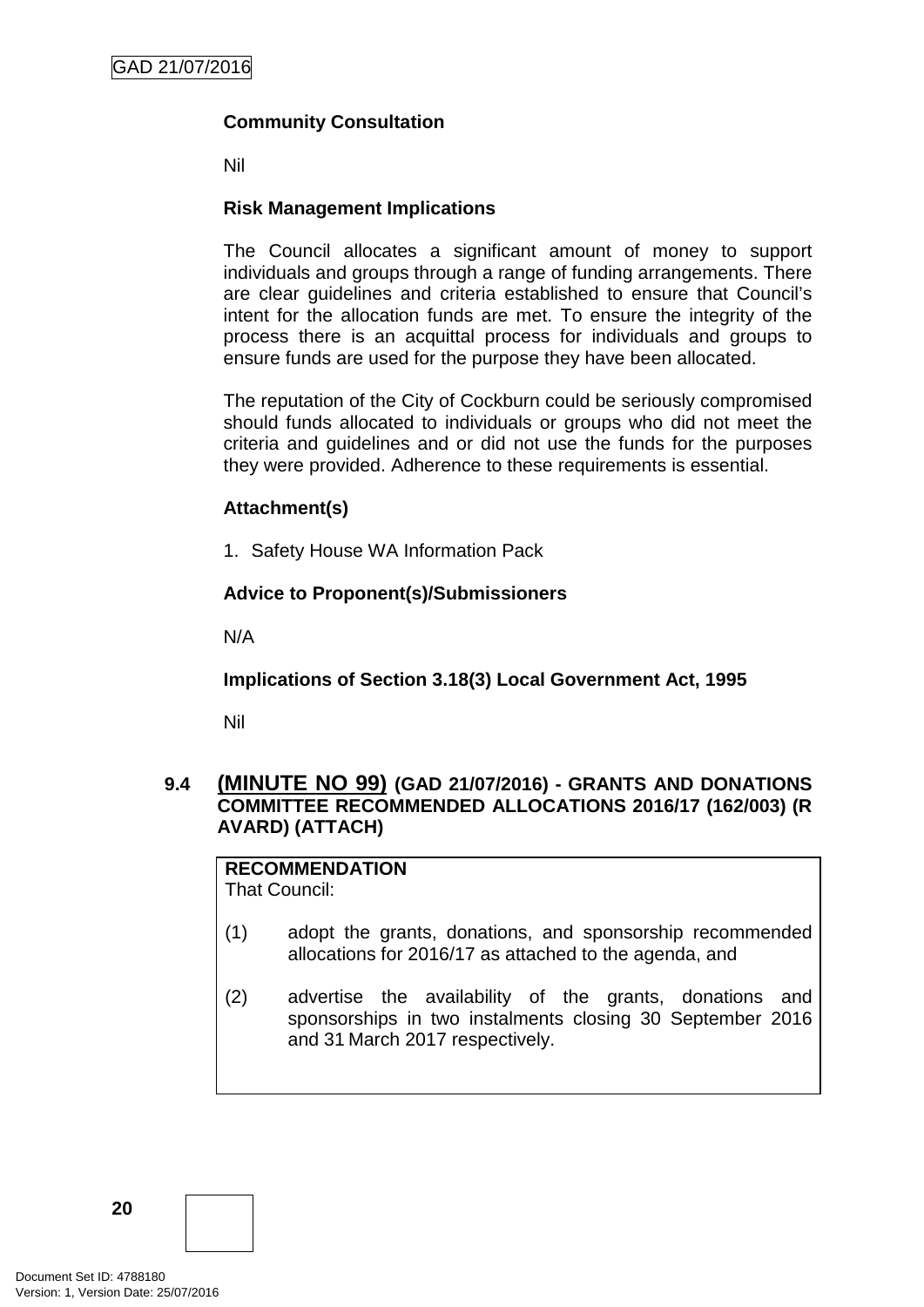#### **COMMITTEE RECOMMENDATION**

MOVED Deputy Mayor C Reeve-Fowkes SECONDED Mayor L Howlett that the recommendation be adopted.

**CARRIED 5/0**

#### **COUNCIL DECISION**

#### **Background**

Council approved a budget for grants and donations for 2016/17 of \$1,300,000. The Grants and Donations Committee is empowered to recommend to Council how these funds are to be distributed.

#### **Submission**

The City received funding requests from:

- Native ARC (Report attached)
- Cockburn Wetlands Education Centre (Report attached)
- Amalfi Publishing Sponsorship Application for First Horse Re-Enactment Race (Proposal attached)
- Jandakot Jets Junior Football Club Atwell Reserve Lighting Project; and Southern Lions Rugby Union Football Club - Success Regional Sporting Facility Lighting Project (Agenda Item 9.1)

#### **Report**

#### **COMMITTED/CONTRACTUAL DONATIONS**

As can be seen in the Budget attachment, a number of donations are deemed to be committed by legal agreements, such as leases, or by previous Council decisions.

There are three new proposed commitments for the 2016/17 financial year:

- Jandakot Jets Junior Football Club Atwell Reserve Lighting Project (as to Agenda Item 9.1)
- Southern Lions Rugby Union Football Club Success Regional Sporting Facility Lighting Project (as to Agenda Item 9.1)
- SmartyGrants subscription to online grants management system (as to Agenda Item 9.2)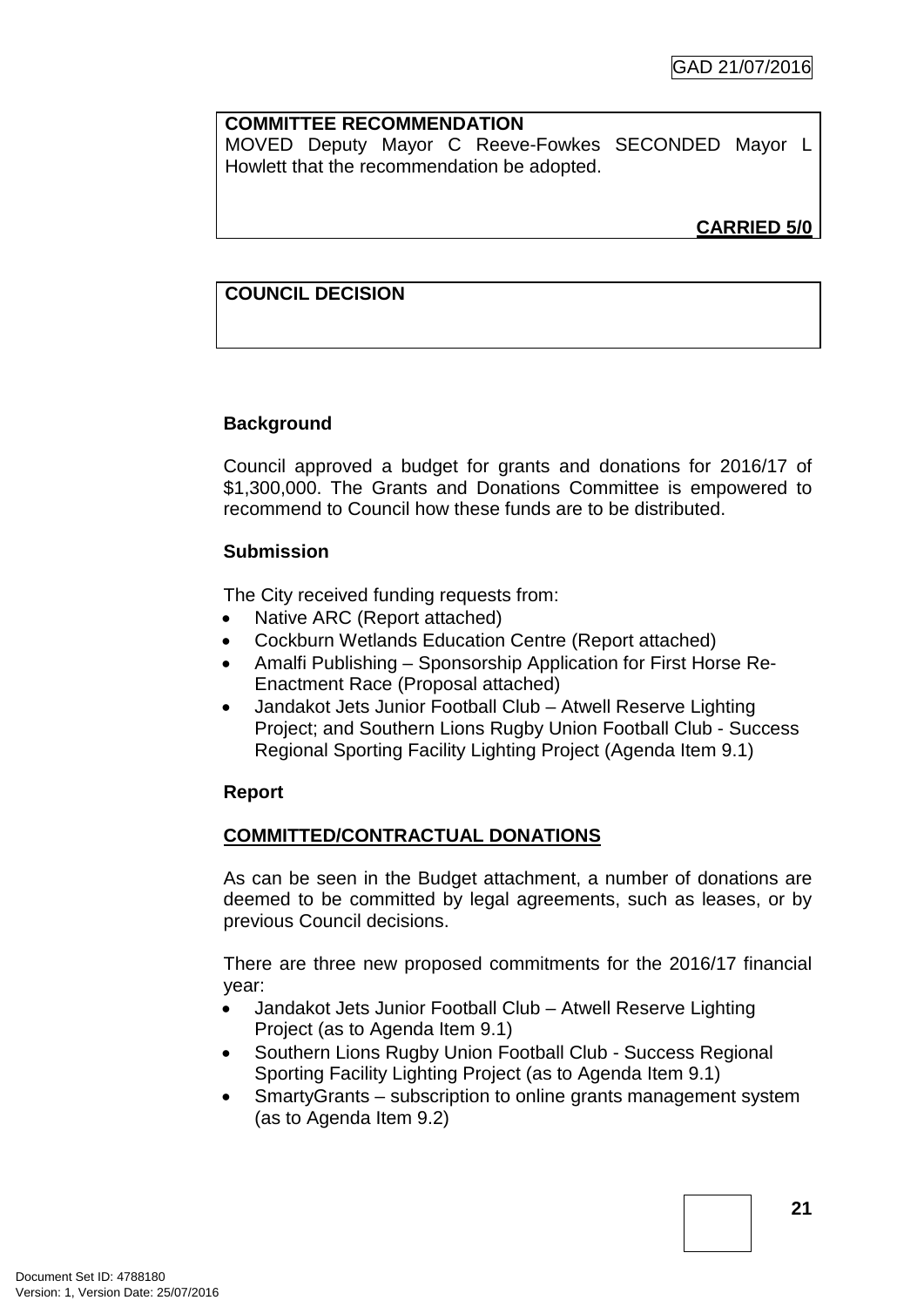There are two ongoing commitments that require approval for the 2016/17 financial year:

- A donation to support the administration costs of Native ARC of \$89,064.89.
- A donation to support the administration costs of Cockburn Wetlands Education Centre of \$89,064.89.

At its meeting on 14 August 2014, the following Council decision was made:

*That Council:*

- *(1) approve the contribution sponsorship request from both the Cockburn Wetlands Education Centre and Native ARC for funding towards the annual administration costs for each organisation (Cockburn Wetlands Education Centre \$86,708 and Native ARC \$86,708) for a period of four years indexed annually according to Perth consumer price index, and coinciding with the terms of their leases and also being subject to:*
	- *1. The Cockburn Wetlands Precinct members providing an annual report detailing their progress in meeting designated joint Key Performance Indicators as endorsed previously by Council.*
	- *2. The Cockburn Wetlands Education Centre and Native ARC each providing a separate annual report which summarises the previous 12 months activities and their progress in meeting designated individual key performance indicators previously endorsed by Council.*

Native ARC and Cockburn Wetlands Education Centre have provided their reports for 2016/17, which are attached to the agenda, and it is recommended to approve the 206/17 donation of \$89,064.89 (including CPI of 1.3%) to each organisation.

The total allocation proposed for committed/contractual donations for 2016/17 is \$500,000.

#### **GRANTS**

As can be seen in the Budget attachment, there are a number of grants for which there are established criteria and processes in place.

The 2016/17 Budget includes small increases in the following allocations based on the previous year's expenditure due to increased subscription to these programs and predicted expenditure for 2016/17: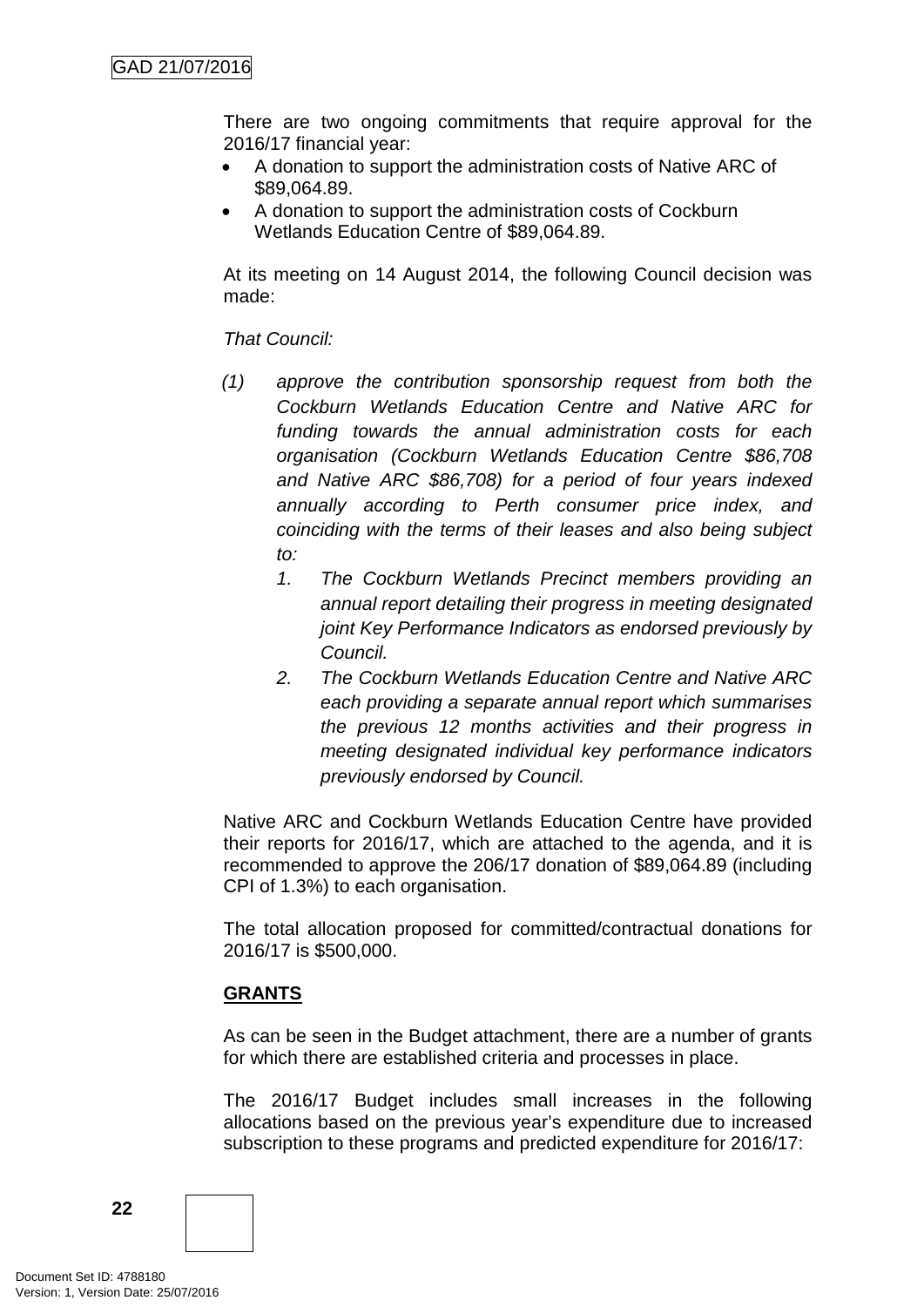- Junior Travel Assistance Program
- Community Associations Hall Hire Subsidy
- **Bus Hire Subsidy**
- Environmental Education Initiatives Program
- Cockburn Community Group Volunteer Insurance

The 2016/17 Budget includes small decreases in the following allocations based on less expenditure in the previous financial year:

• Sport and Recreation Club Grants

There is also a proposal to change to the Sustainable Events Grants Program allocation – this program has not been well subscribed in the last few years, so it proposed to change this program as to Agenda Item 9.2 and include an allocation of \$15,000.

There are no other significant changes from last financial year in the new allocations.

The total allocation proposed for grants for 2016/17 is \$500,000.

#### **DONATIONS**

It is proposed that Council will seek applications for Donations from not-for-profit organisations in two instalments. It is proposed for 2016/17 to have the first round closing on 30 September 2016 and the second round closing on 31 March 2017.

Applications for Donations will be assessed under policy ACS2, and a report presented to the Committee for its deliberation. The Committee will then consider the requests for Donations and make a recommendation to Council.

It is proposed to increase the allocation for Donations from \$161,500 to \$180,000 for 2016/17.

#### **SPONSORSHIP**

It is proposed to allocate \$120,000 of the 2016/17 Grants and Donations Budget to the Sponsorship program, to reflect the steady increase in applications to this program.

It is proposed to seek applications for Sponsorship for Groups in line with the other funding opportunities closing on 30 September 2016 and 31 March 2017, other than Sponsorship for Individuals, where applications are invited all year round.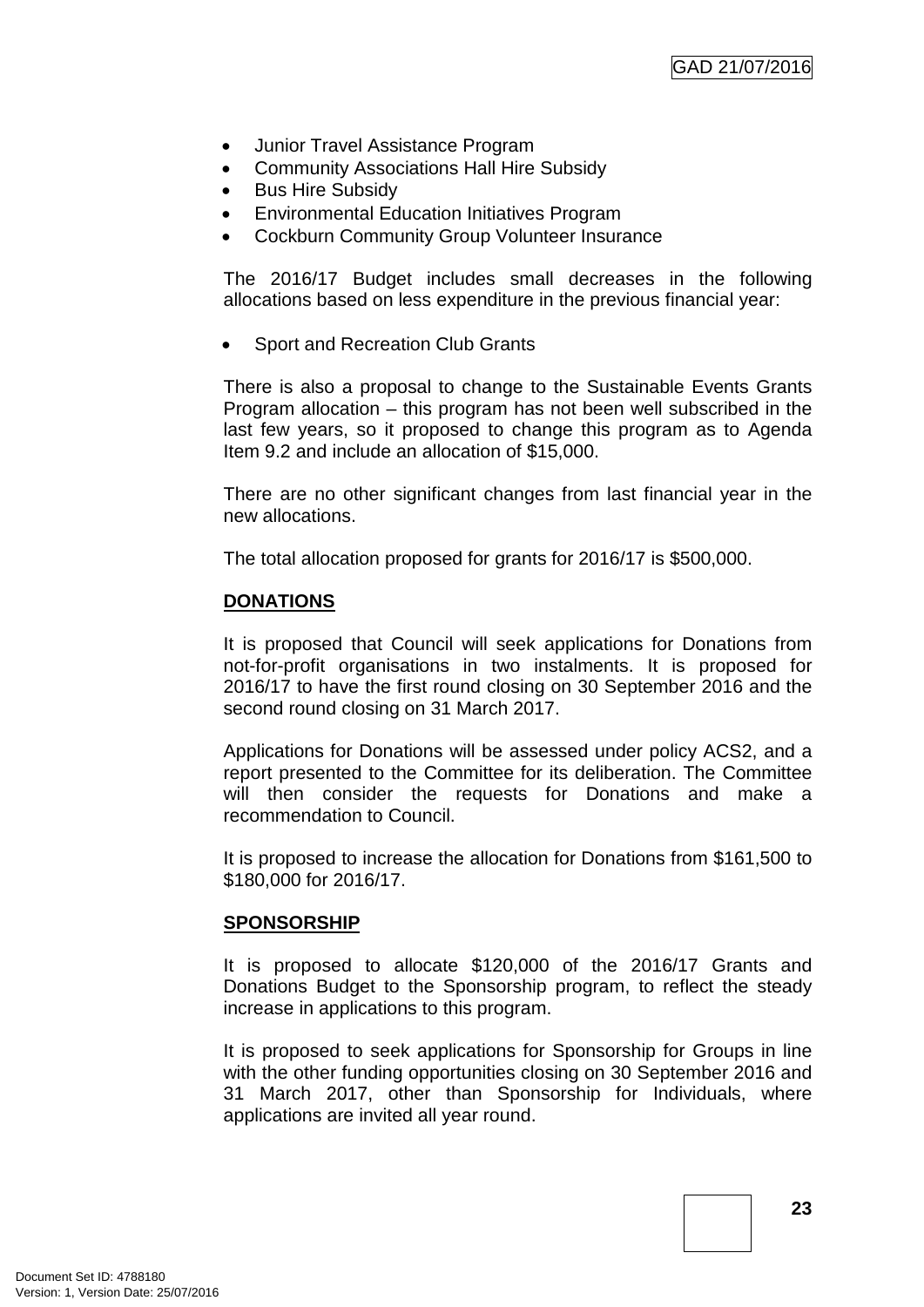There is also a one-off Sponsorship Application for a First Horse Re-Enactment Race from Amalfi Publishing to be considered. The Proposal is attached and a summary provided below.

#### Applicant: Amalfi Publishing

#### Proposal: First Horse Re-Enactment Race, CY O'Connor Beach 183<sup>rd</sup> Anniversary - 2 October 2016

Requested: \$7,000 (\$6,700 Cash, \$300 In-kind)

#### Recommended: \$7,000

Amalfi Publishing seeks sponsorship support for the construction of a permanent plaque at a commemorative horse race on CY O'Connor Beach on 2 October 2016. Following are some excerpts from the proposal:

*"On October 3, 1833, Western Australia's first horse race was held on a stretch of the Cockburn Coastline now known as CY O'Connor Beach. Reported by the Perth Gazette (now The West Australian), six imported Timor ponies took part in this historic meeting… Since the first race meeting, the beach strip has been used continuously by champion riders and trainers, including members of the Australian defence force and WA's police mounted section."*

*"The planned commemorative event consists of two main elements:*

- *1. Plaque Unveiling – The unveiling of a permanent plaque dedicated to the trainers, riders and horses which have used the beach area since the first horse race in 1833.*
- *2. Family Fun Day – Stage a public event celebrating the history of the area by WA's horse training/riding community. The day will celebrate the history, culture, and continuing use of the coastline. Families will be invited to share this history using recreational facilities at CY O'Connor Reserve (…) Pony rides, face painting and games such as pin the tail on the donkey are also planned. A Clydesdale wagon is available to ferry people from one end of Robb Road to the other. A series of 'stalls' or exhibition spaces will be made available on the grassed area to reflect/demonstrate Cockburn's rich heritage."*

#### *"The Project:*

• *will have long-term benefits for the community and the City of Cockburn by attracting people to the site of the State's first horse race meeting in October 1833. Importantly, it recognises (in a* 

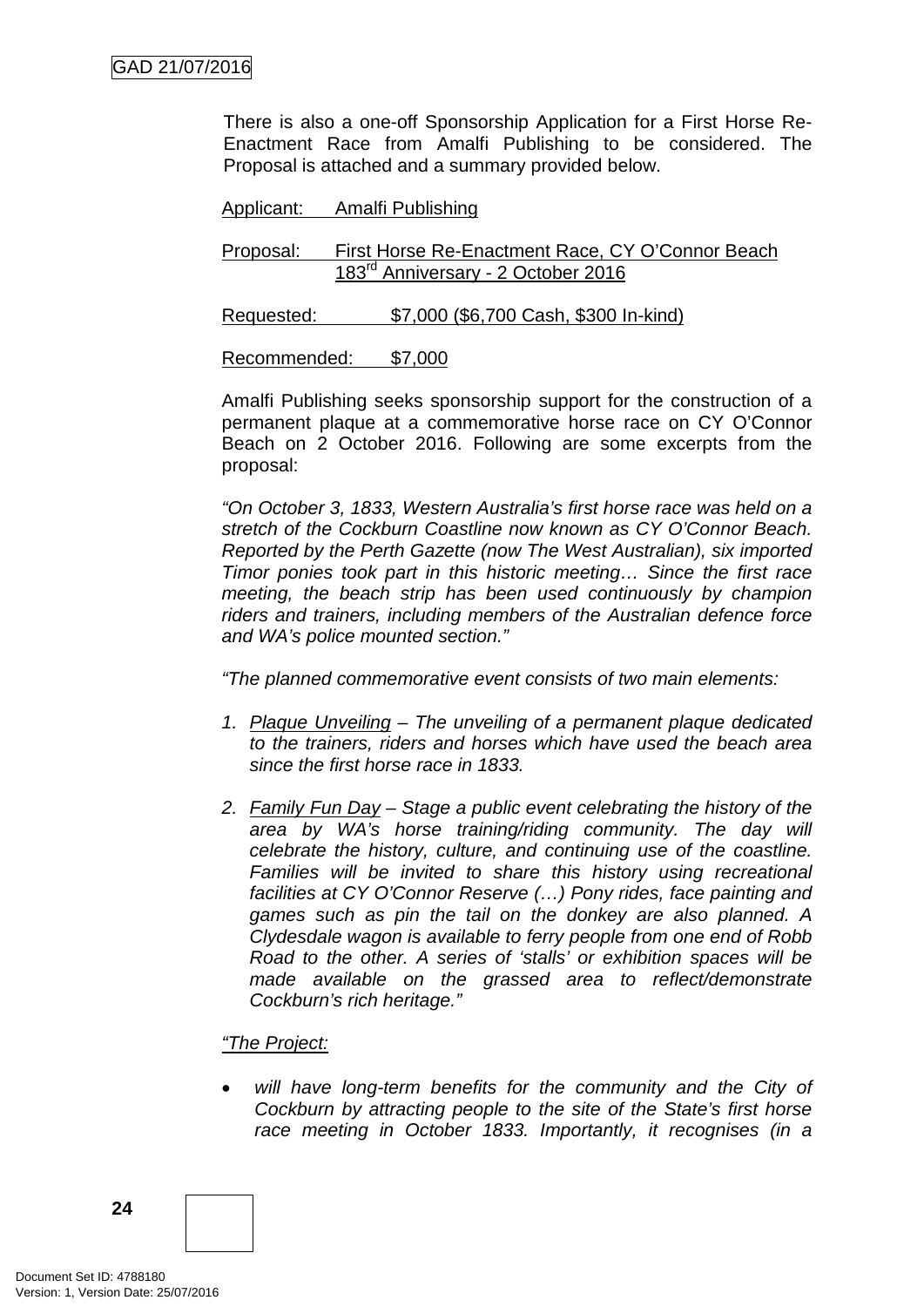*physical form) the permanent listing in 2007 of the 'South Beach Horse Exercise Area' in the WA Register of Heritage Places*

- *will raise awareness of the City's colonial heritage and horse training history, with many winning jockeys and horses having trained here since the early 1800s, including WA engineer CY O'Connor at the turn of the last century. It also highlights the ongoing use of CY O'Connor Beach by local trainers and riders from not just the Cockburn area, but the wider metropolitan area*
- *will raise the profile of the City by supporting its historic 'roots' through recognition of the site as the meeting place for the State's first colonists, and generations of residents and visitors to the increasingly popular area*
- *fills "an identified need" by ensuring a historical and cultural context to the rapidly expanding area of coastal development in which tens of thousands of people are expected to live and work over the next couple of decades*
- *does not duplicate an activity already available in the area, it will compliment existing facilities. The last informal meeting of horses and trainers/riders in 1999 attracted more than 1000 people including the media*
- *does not overlap any other major event on October 2. The event will be held the day after the end of the Royal Agricultural Show (October 1). It also runs before the AFL grand final and importantly, will be held in the run-up to the Melbourne Cup in early November."*

Perth Racing WA, Racing and Wagering WA, and Seacorp have committed financially, with other individuals and organisations taking requests for funding support/sponsorship to committees.

It is recommended to support this application.

#### **Strategic Plan/Policy Implications**

#### **Community, Lifestyle & Security**

• Provide residents with a range of high quality, accessible programs and services

#### **Economic, Social & Environmental Responsibility**

• Create opportunities for community, business and industry to establish and thrive through planning, policy and community development

#### **Budget/Financial Implications**

Council approved a Budget for Grants and Donations for 2016/17 of \$1,300,000. Following is a summary of the proposed grants, donations and sponsorship allocations.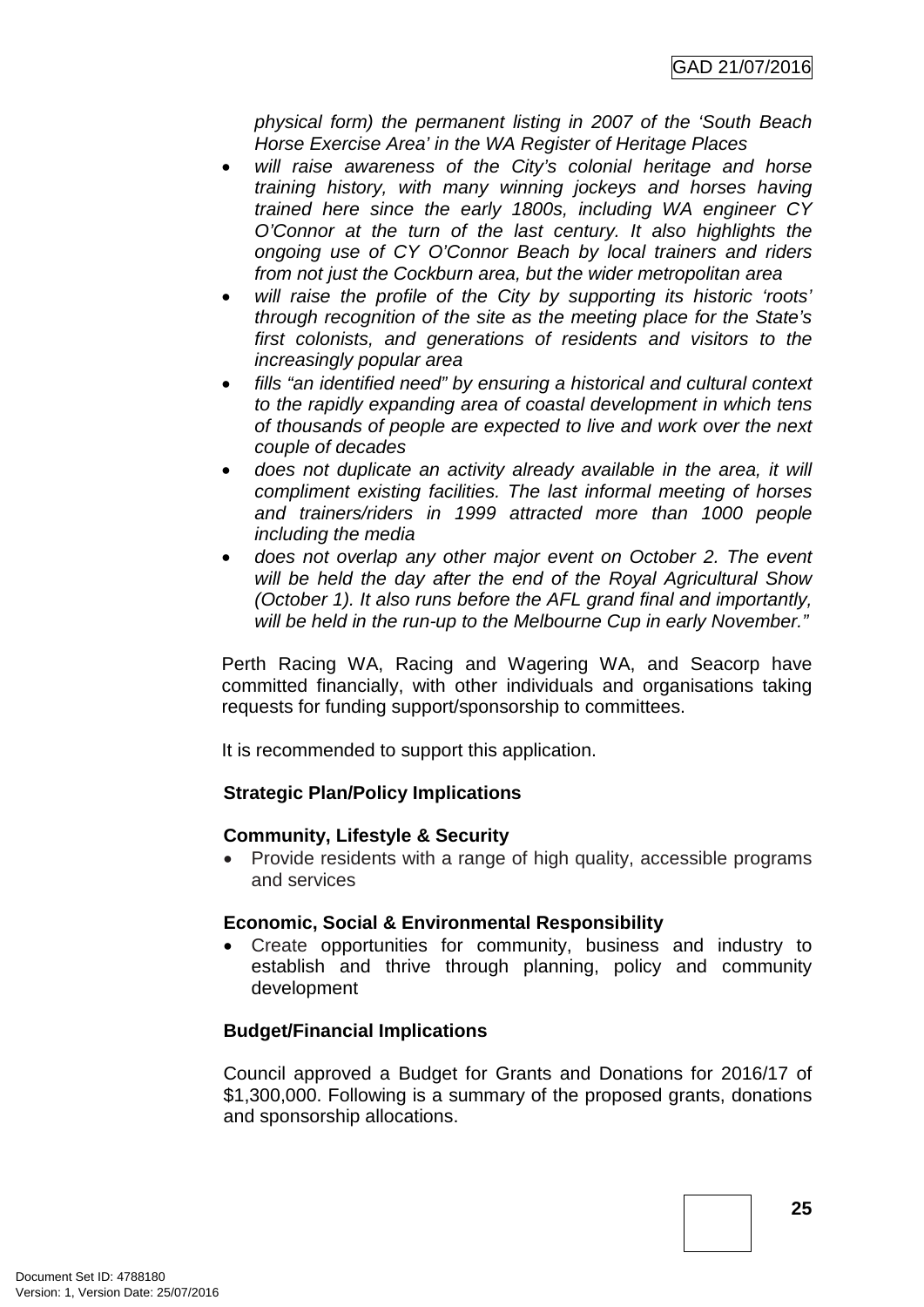#### Summary of Proposed Allocations

| <b>Committed/Contractual Donations</b>    | \$500,000   |
|-------------------------------------------|-------------|
| <b>Specific Grant Programs</b>            | \$500,000   |
| <b>Donations</b>                          | \$180,000   |
| Sponsorship                               | \$120,000   |
| Total                                     | \$1,300,000 |
| <b>Total Funds Available</b>              | \$1,300,000 |
| <b>Less Total of Proposed Allocations</b> | \$1,300,000 |
| <b>Balance</b>                            | \$C         |

#### **Legal Implications**

Nil

#### **Community Consultation**

Council's grants are advertised widely in the local community through the City's website, local media, Cockburn Soundings, and Council networks. It is recommended that advertising start immediately following the Council decision to ensure a wider representation of applications.

#### **Risk Management Implications**

The Council allocates a significant amount of money to support individuals and groups through a range of funding arrangements. There are clear guidelines and criteria established to ensure that Council's intent for the allocation funds are met. To ensure the integrity of the process there is an acquittal process for individuals and groups to ensure funds are used for the purpose they have been allocated.

The reputation of the City of Cockburn could be seriously compromised should funds allocated to individuals or groups who did not meet the criteria and guidelines and or did not use the funds for the purposes they were provided. Adherence to these requirements is essential.

#### **Attachment(s)**

- 1. Grants, Donations and Sponsorship Recommended Allocations Budget for 2016/17.
- 2. Cockburn Wetlands Precinct Reports from Cockburn Wetlands Education Centre and Native ARC.
- 3. Sponsorship Proposal from Amalfi Publishing for a First Horse Re-Enactment Race.